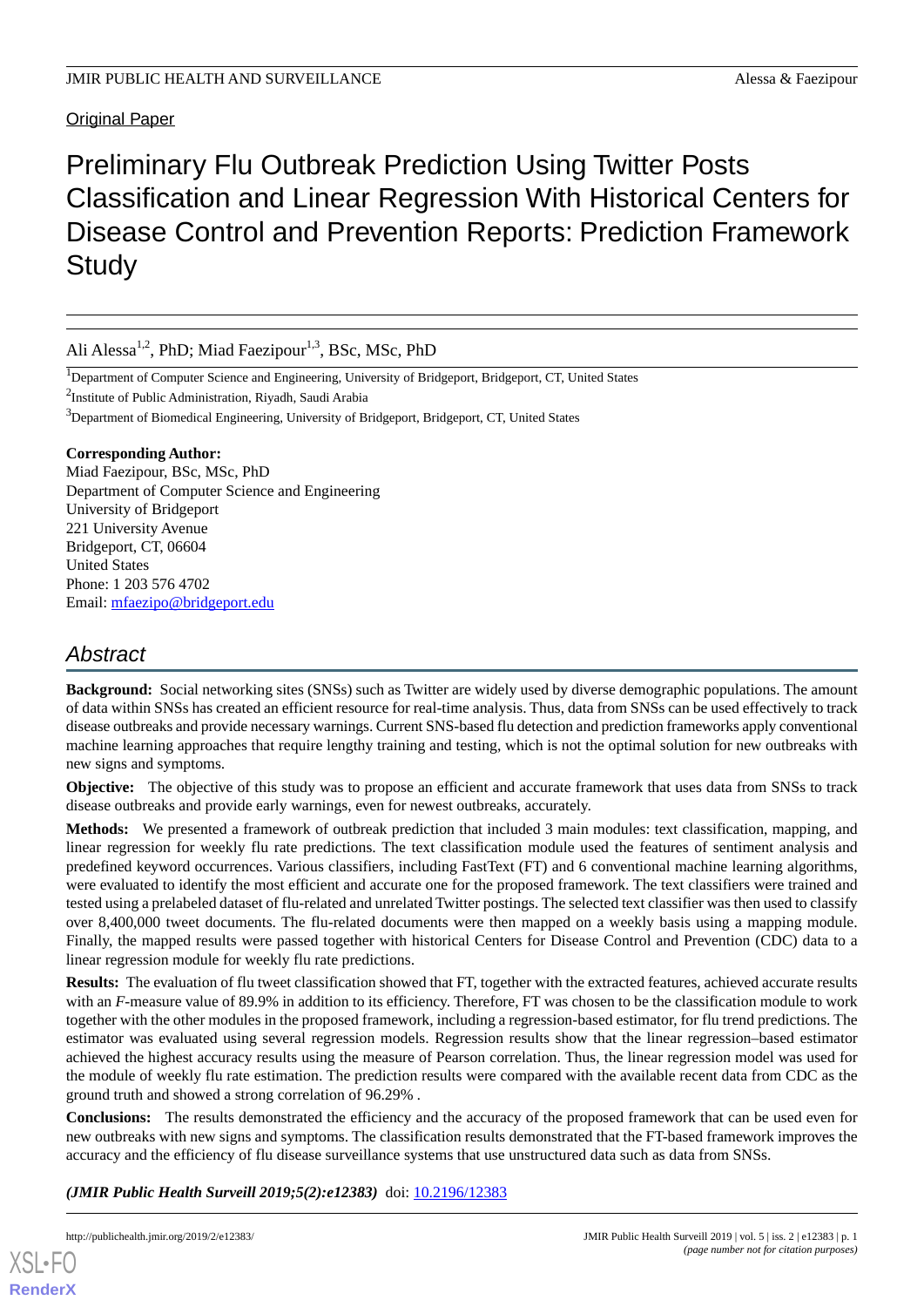#### **KEYWORDS**

FastText; influenza; machine learning; social networking site; text classification

# *Introduction*

#### **Background**

According to the Centers for Disease Control and Prevention (CDC), flu is a serious contagious respiratory illness that can lead to hospitalization and sometimes death. About 250,000 to 500,000 deaths occur worldwide each year because of flu. Flu is common during some seasons, but there can be deadly outbreaks that spread suddenly in a community.

Social networking sites (SNSs) are tools that include big data about users and their shared thoughts and ideas, in addition to real-time data of users' conversations and statuses. The amount of data, aside from the growth of SNS users, represents the important role of SNSs in real-time analysis and predictions in many areas, including the area of public health [[1\]](#page-14-0). SNSs provide an efficient resource to conduct disease surveillance and a communication tool to prevent disease outbreaks [[2\]](#page-14-1).

To produce outbreak reports, typical disease surveillance systems depend on official statistics based on patient visits [[3\]](#page-14-2). In the United States, these reports are produced by the CDC to inform health care providers about certain disease outbreaks such as influenza outbreaks. CDC publishes flu-related reports using the US Influenza Like Illness Surveillance Network (ILINet) that gathers flu-related information of outpatients from hundreds of health care providers around the United States. ILINet shows accurate results in detecting flu outbreaks, but it is costly and takes a long time to issue the required reports. It is crucial for any disease surveillance system to collect related data and provide the reports as early as possible to prevent the spread of the disease. To this end, many solutions have been proposed to generate earlier outbreak warnings. Examples include volumes of telephone calls, over-the-counter drug sales [[3\]](#page-14-2), search engine logs [[4-](#page-14-3)[9](#page-14-4)], and data from SNSs that can be used for real-time analysis for better services [[10](#page-14-5)[-14](#page-14-6)]. Analysis of search engine logs, such as Google Flu Trend (GFT), estimates the percentage of ILI cases using flu correlated queries. In 2013, GFT overpredicted the percentage of the ILI cases by the double [\[15](#page-14-7)]. Compared with different resources used for surveillance, that is, search engine logs, data from SNSs are more descriptive and available to the public. Because SNSs provide certain information about users, the collected data can be used to simulate the spread of disease outbreaks in connected geographic areas with temporal analysis [[15\]](#page-14-7).

In this study, we relied on the Twitter microblog to conduct minute-by-minute analysis to track the high frequency of posted messages. We present a framework to track influenza trends through Twitter postings. The framework includes preprocessing, feature extraction, Twitter documents classification, documents weekly-mapping, and weekly flu rate predictions. The preprocessing phase includes stemming and removal of stop words and ineffective characters, which are nonalphanumeric tokens. Thereafter, the preprocessed data are used to extract features to be passed to a tweet classifier to distinguish between flu-related tweets and unrelated ones. The

 $XS$ -FO **[RenderX](http://www.renderx.com/)**

flu-related documents are then mapped on a weekly basis. Finally, the mapped results are passed together with historical CDC data to an estimator for flu trend predictions.

The data generated from SNSs are valuable for real-time analysis and outbreak predictions, but its volume is huge. Therefore, one of the main challenges in analyzing this huge volume of data is to find the best approach for accurate analysis in a time-efficient manner. Current Twitter-based flu detection and prediction frameworks apply conventional machine learning approaches that require lengthy training and testing, which is not the optimal solution to be used for a new outbreak with new signs and symptoms. Regardless of the analysis time, many studies only report the accuracy of different machine learning approaches. Thus, more efficient solutions are required for accurate results with less processing time. In this study, we demonstrate that using FastText (FT) can enhance the efficiency of Twitter-based flu outbreak prediction models. Originally, FT became an efficient text classifier that was proposed by Facebook. FT performs more quickly than deep learning classifiers for training and testing procedures and produces comparably accurate results. The FT classifier can train more than a billion words in about 10 min and then predict multiple classes within half a million sentences in less than a minute [[16\]](#page-14-8).

The aim of this study was to develop an efficient Twitter-based model that provides accurate results with less processing time to predict seasonal and serious outbreaks such as H5N1. This study presents an accurate and efficient FT-based framework to generate influenza trend predictions from Twitter. In addition to the typical textual features, the proposed framework uses the features of text sentiment analysis and the occurrences of predefined topic keywords to distinguish between flu-related tweets and unrelated ones to be passed together with historical CDC data to an estimator module for weekly flu rate predictions. The main contributions of this study can be summarized as follows: (1) demonstrating that FT classifier can improve the efficiency of tweet classification; (2) including sentiment analysis of the analyzed posts as a feature to improve the accuracy of the classification results; (3) examining various conventional machine learning algorithms for flu-related tweets; (4) proposing a weekly flu rate estimator based on the linear regression model that uses a combination of the classification results and historical CDC data; and (5) examining, in addition to the linear regression model, several regression techniques for weekly flu rate estimation.

#### **Problem Definition**

SNS postings can be seen as triggers for different event predictions such as disease outbreaks. Discovering knowledge from the posts for flu surveillance models requires an efficient approach of text processing. It includes gathering the related text (posts) about the disease and then issuing necessary reports at an early stage, which is crucial for outbreak prevention. Because the gathered data is unstructured, the first step is to preprocess the unstructured content to analyze the data and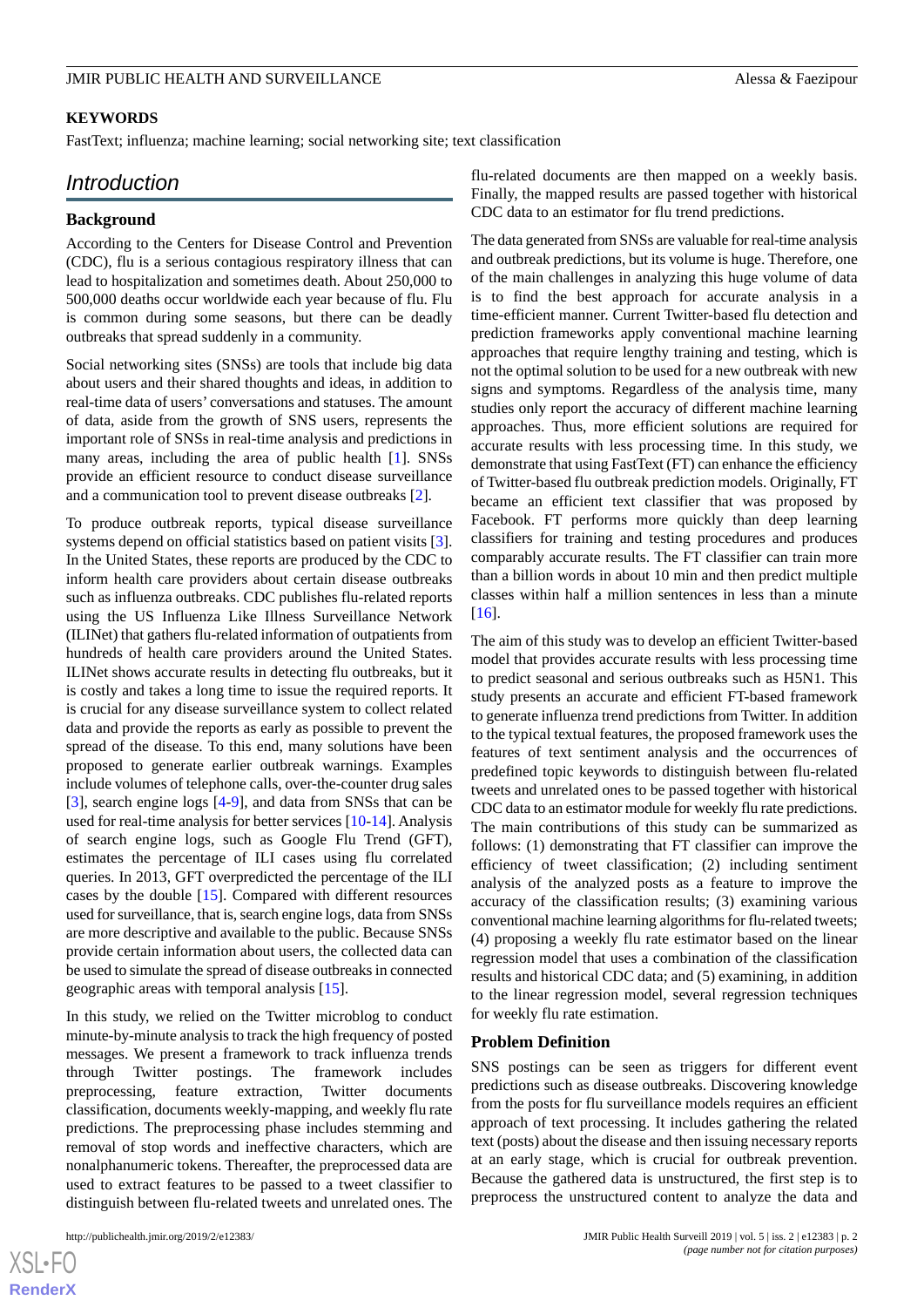produce the results in an understandable way. The second step is feature extraction, which is key to performance enhancement. The third step is knowledge extraction using machine learning techniques for text classification, which includes model training and testing. A post on a microblogging site is then classified into either related or unrelated classes, as can be seen from the following example:

#### Related: *I'm sick, I got flu yesterday.*

#### Unrelated: *I'm sick of school.*

Our literature survey indicates that most of the existing frameworks use conventional machine learning classifiers [[17\]](#page-14-9). These approaches require a longer time duration for the training process. A new outbreak may require retraining the used prediction model with its new signs and symptoms to consider the related posts. Thus, such approaches are not optimal solutions for new deadly flu outbreaks.

The proposed framework using FT classifier, together with the extracted features, which have not been previously used for Twitter-based flu surveillance models, aims to extract related posts faster with a comparable accuracy. Thus, it can be used for urgent cases to stop the spread of a new deadly outbreak. Improving the efficiency, along with the accuracy of text classification is important for text-based surveillance systems for generating early reports. To develop a flu outbreak prediction framework, the classified tweets are then passed together with historical CDC data to an estimator module for weekly flu rate predictions.

#### **Previous Work**

Previous works about Twitter-based flu surveillance systems include machine learning methods to filter unrelated flu posts. A selected classifier is trained with an annotated dataset using a set of features. The literature discusses various detection and prediction models that used different classification methods with different feature extraction techniques.

Broniatowski et al [\[18](#page-15-0)] and Lamb et al [\[19](#page-15-1)] proposed a multilevel classification model that included a binary classifier to distinguish between flu-related and unrelated flu tweets. The preclassifiers were used to filter unwanted posts such as health-irrelevant posts to increase the efficiency of the flu-related/unrelated classifier in further stages/levels. Here, the researchers demonstrated that multilevel classification can improve classification accuracy.

Aramaki et al [\[20](#page-15-2)] proposed a framework that consisted of 2 parts: a tweet crawler and a support vector machine (SVM)–based classifier that was used to extract only the actual influenza tweets and excluded the unrelated ones such as news and questions. The initial dataset for their study was collected between November 2008 and June 2010. It included 300 million general tweets. The dataset was then filtered using the "Influenza" keyword to get a set of only flu-related tweets that contained 400,000 tweets. The flu-related dataset was divided into 2 parts: a training dataset that contained 5000 tweets (November 2008) and a test dataset that contained all the remaining tweets between December 2008 and June 2010. The training dataset was assigned to a human annotator to label each

 $XS$ -FO **[RenderX](http://www.renderx.com/)** tweet as either positive or negative. A tweet was labeled positive if it met 2 conditions. First, the flu tweet should be about the person who posted the tweet or about another person in a nearby area (maximum an area of the city). If the distance is unknown, the tweet is considered negative. Second, the flu tweet should be an affirmative sentence and in present tense or past tense with maximum period of 24 hours, which can be checked using specific keywords such as "yesterday." The SVM classifier was implemented using the bag-of-words (BoW) feature representation. The authors compared the accuracy of the SVM-based classifier with *6* other different machine learning methods and found that SVM was the most accurate method.

Santos et al [\[21](#page-15-3)] also applied SVM-based classification to detect FLI in Portugal using twitter posts. For the purpose of training and testing, a dataset with 2704 posts was manually annotated with 650 textual features. A subset of the annotated dataset was used to train the classifier. The classified tweets, together with search queries, were applied to a regression model as predictors. The classifier was implemented using the BoW feature representation, and the feature selection process was based on a mutual information (MI) value that was used to pick the best set of features. In this approach, each feature is applied to a true class, and then the MI value is assigned to the feature. The value of MI is based on how the feature is related to the true class. A feature with high MI value represents being more related to the true class.

Yang et al [[22\]](#page-15-4) proposed the first SVM-based method to predict flu trends from Chinese microblogging sites in Beijing. The collected data for their study included 3,505,110 posts between September 2013 and December 2013. Among those, 5000 random posts were selected for manual annotation (sick and not sick labels) to be used for training and testing purposes. Of these, 285 of the sick posts and 285 of the not sick posts were picked for training. For higher accuracy, word-based features were used instead of character-based features. In addition, the term frequency-inverse document frequency (TF-IDF) method was considered for weighting. Different classifiers were compared to decide which classifier would be best for the problem. The authors found that SVM was the best classifier for big data problems.

Byrd et al [[23\]](#page-15-5) proposed a framework based on the Naïve Bayes classifier. The framework consisted of preprocessing and flu tweet classification based on sentiment analysis. Three machine learning algorithms were evaluated. The results indicated that the highest accuracy algorithm was the Naïve Bayes classifier. The classifier was implemented using the Stanford CoreNLP (a natural language processing [NLP] software) and trained using the OpenNLP training dataset, which included 100 annotated tweets. Sentiment analysis is considered accurate when there is a match between the predicted sentiment polarity and the manual assigned opinion of the sentiment. The researchers found that Naïve Bayes was the most accurate classifier with a rate of 70% match.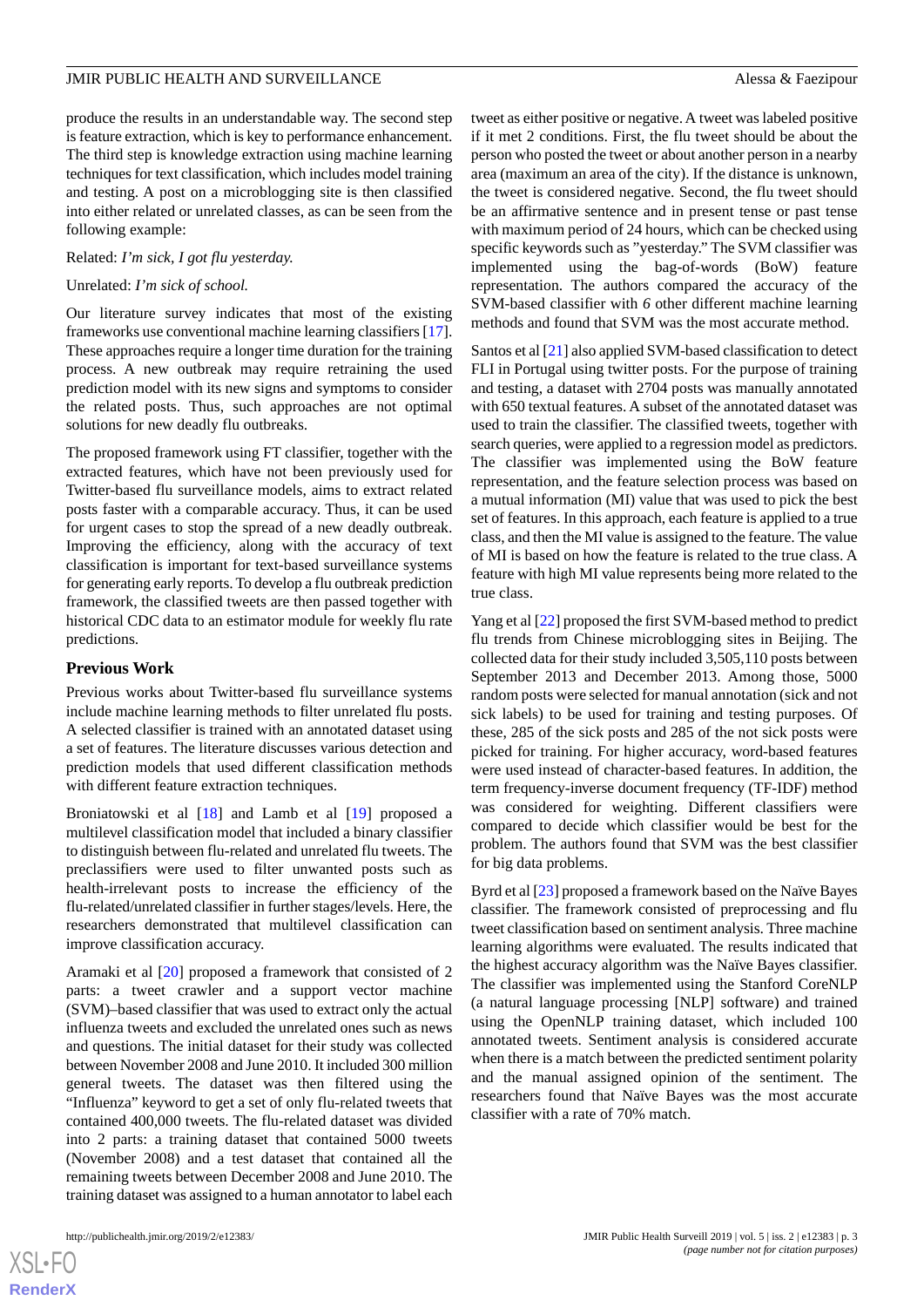# *Methods*

#### **Proposed Framework**

The proposed framework, which includes a classification model for flu posts, published on the Twitter microblogging site, is implemented using the Cross Industry Standard Process for Data Mining (CRISP–DM). It is a well-known standard for implementing data mining frameworks. This standard includes the following 6 steps [[24\]](#page-15-6):

- Business understanding
- Data understanding
- Data preparation
- **Modeling**
- **Evaluation**
- Deployment

On the basis of the CRISP–DM standard, the methodology for this study is presented in [Figure 1.](#page-3-0)

<span id="page-3-0"></span>**Figure 1.** Methodology for text classification of flu tweets. SNS: social networking sites; JSON: JavaScript Object Notation.



## **Data Collection and Preparation**

#### *Classification Model Data*

For classification model training and testing, we prepared a labeled dataset that is a combination of multiple manually labeled datasets obtained from [\[19](#page-15-1),[25\]](#page-15-7). This makes the total instances of the merged dataset 10,592 tweets (5249 flu-related and 5343 flu-unrelated posts). Due to Twitter guidelines, the tweets in the obtained datasets were released with tweet IDs instead of the text of the tweets. Therefore, we developed a script that works together with the Twitter application programming interface (API) to retrieve the corresponding tweet texts using the given IDs. The collected tweets were cleaned to include only the texts for training and testing purposes. Then, we divided the merged dataset into 2 parts: training set and testing set.

#### **Twitter Influenza Surveillance Dataset**

The labeled dataset obtained from Lamb et al [\[19](#page-15-1)] was initially filtered to contain any posts that have flu-related keywords. Then, every post in the dataset was labeled manually. It was prepared to train and test 3 flu-related classifiers that were used

 $XS$  • FOR **[RenderX](http://www.renderx.com/)** as a part of an algorithm for seasonal flu predictions. The dataset was divided into 3 sets, 1 for each classifier. The first set consisted of tweets that were labeled as either flu-related tweets or unrelated. The second one had tweets with labels of flu infections or flu awareness. The tweets in the last set were labeled as either the flu tweet being about the author or about someone else. For our training dataset, we considered the tweets in the second and third datasets as flu-related tweets and combined all of them with only 2 labels: flu-related or unrelated.

#### **Sanders Dataset**

The labeled dataset obtained from Sanders [[25\]](#page-15-7) was prepared manually to train and test sentiment analysis algorithms. Each record in the dataset was annotated with a sentiment label, indicating a feeling toward either Google, Twitter, Microsoft or Apple. The labels were as follows: positive, neutral, negative, and irrelevant. Because this dataset was prepared for sentiment analysis of topics that are not related to flu, we used all the tweets in this dataset, with the exception of the ones with irrelevant labels as flu-unrelated tweets.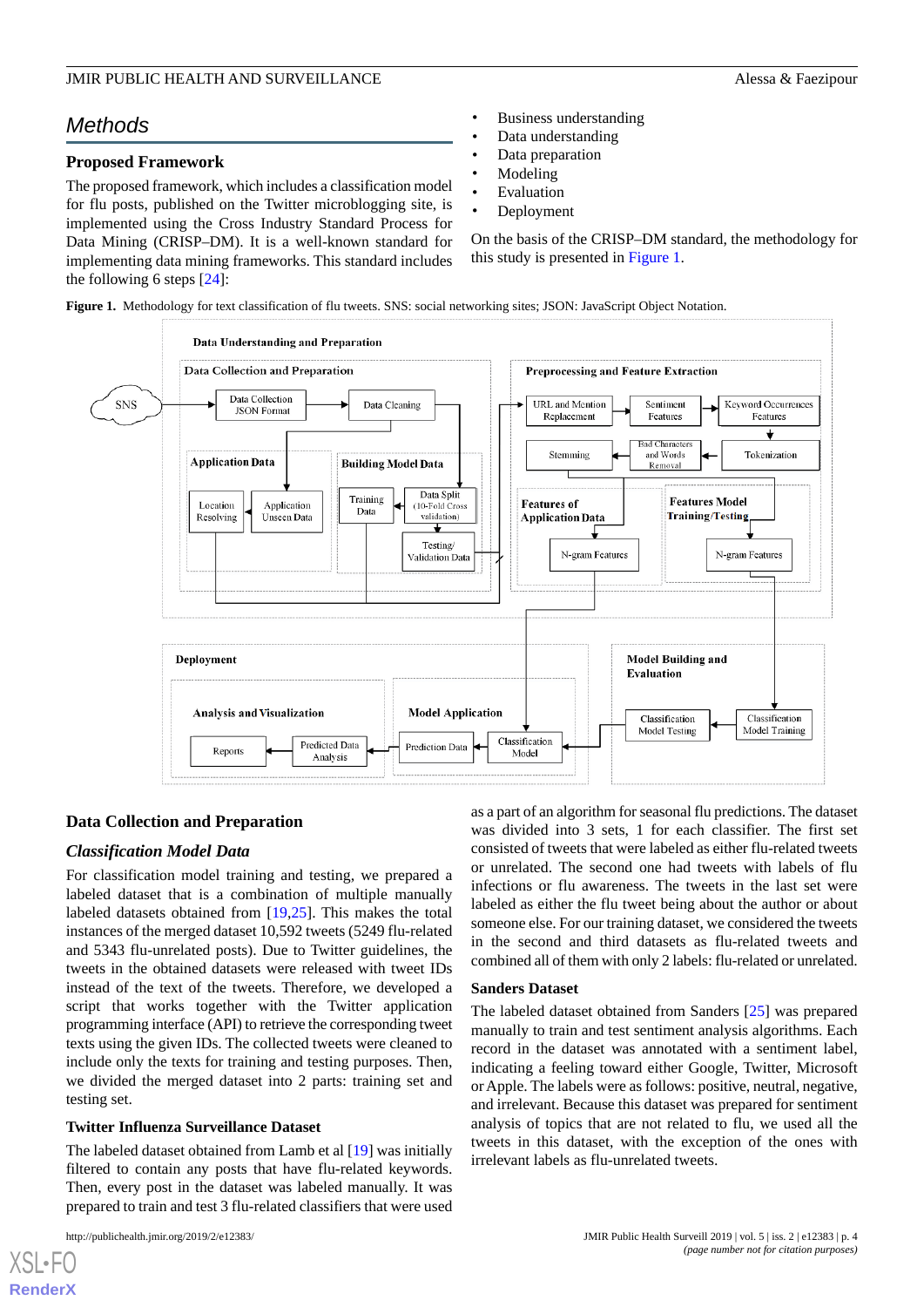#### *Application Dataset*

For validation purposes, we prepared an application dataset by collecting a set of Twitter posts for the first 20 weeks of the year 2018 within the boundary box of the state of Connecticut as a location filter using its associated longitude and latitude. The data were collected from Twitter SNS using a crawler that works with the Twitter API to stream tweets. The crawler is designed to filter the tweets based on keywords that are directly related to flu and verified by health care professionals. The list contains 11 flu-related keywords: fever, headache, sick, respiratory virus, ache, stuffy nose, dehydration, flu, influenza, contagious, and cough. Due to some technical issues, we were able to collect few twitter documents for the 10th week. Therefore, we did not include the period of the 10th week in our experiments. The total number of tweets over the 19 weeks was 8,440,670.

# *Centers for Disease Control and Prevention Influenza-Like Illness Network Data*

ILI weekly rate produced by the CDC ILINet was used as a gold standard for comparison. The official ILI rates consider outpatients with symptoms of influenza who have visited any location of ILINet-participated health care providers around the United States. The data were obtained from the official CDC website [[26\]](#page-15-8).

## *Data of Hospital Emergency Department Syndromic Surveillance System*

<span id="page-4-0"></span>These data consist of the number of patients who have visited any location of the emergency departments (EDs) of the hospitals in Connecticut. Data of Hospital Emergency Department Syndromic Surveillance (HEDSS) generates daily reports about the daily patient visits based on the information received from the EDs. The generated reports include a percentage of patient visits for influenza [[27\]](#page-15-9). These data are used to train the linear regression model for the final flu rate prediction for the state of Connecticut.

#### **Preprocessing**

During data preprocessing, stop-words, punctuations, and symbols were removed before the training and testing processes using the NLP toolkit (NLTK) [\[28](#page-15-10)]. Stop words such as "the" or "are" are very frequent and may lead to inaccurate classification results if used as features. The preprocessing also includes stemming that is used to reduce words to their roots. There are many stemming algorithms available for use. For this study, the stemming algorithm employed was Porter stemming. It is one of the most commonly used stemming algorithms. It is a rule-based algorithm with 5 steps that is designed based on the idea that English suffixes are made of smaller and simpler ones. A suffix is removed if a rule in the 5 steps passes the conditions and is then accepted [[29\]](#page-15-11). [Figure 2](#page-4-0) shows the overall preprocessing steps.

URLs, hashtags, and mentions (MN) in the tweets were kept in the corpus. They can be used as features for classification. URLs were replaced with the keyword (url), and MN were replaced with the keyword (mn) to be used as one feature for classification.



## **Feature Extraction**

**Figure 2.** Text preprocessing.

A maximum classification accuracy can be achieved by selecting the best set of features. Therefore, feature selection is a crucial process in any classification problem. In text classification, the set of features is a subset of words (*n*-gram) that can be used to distinguish between different classes. The selected words should provide useful information to be used for classification purposes. Thus, it is important to consider different techniques to convert the text in a way that can be processed to gain the required information. In this work, we considered additional features to enhance the classification accuracy. The additional features are

sentiment based features, stylometric features, and flu-related keyword features (Algorithm 1 in [Multimedia Appendix 1\)](#page-14-10).

#### *Textual Features*

The default features in text classification are the terms and words that make up the document/text. Text classifiers are trained and tested using *n*-gram features, as basic features, by breaking down the documents/texts into single words (uni-grams), terms composed of 2 words (bi-grams), and terms composed of 3 words (tri-grams) and/or more. A basic technique in text classification is to count *n*-gram features including the uninformative ones that may yield inaccurate results. Therefore, it is important to use smarter techniques. One of these techniques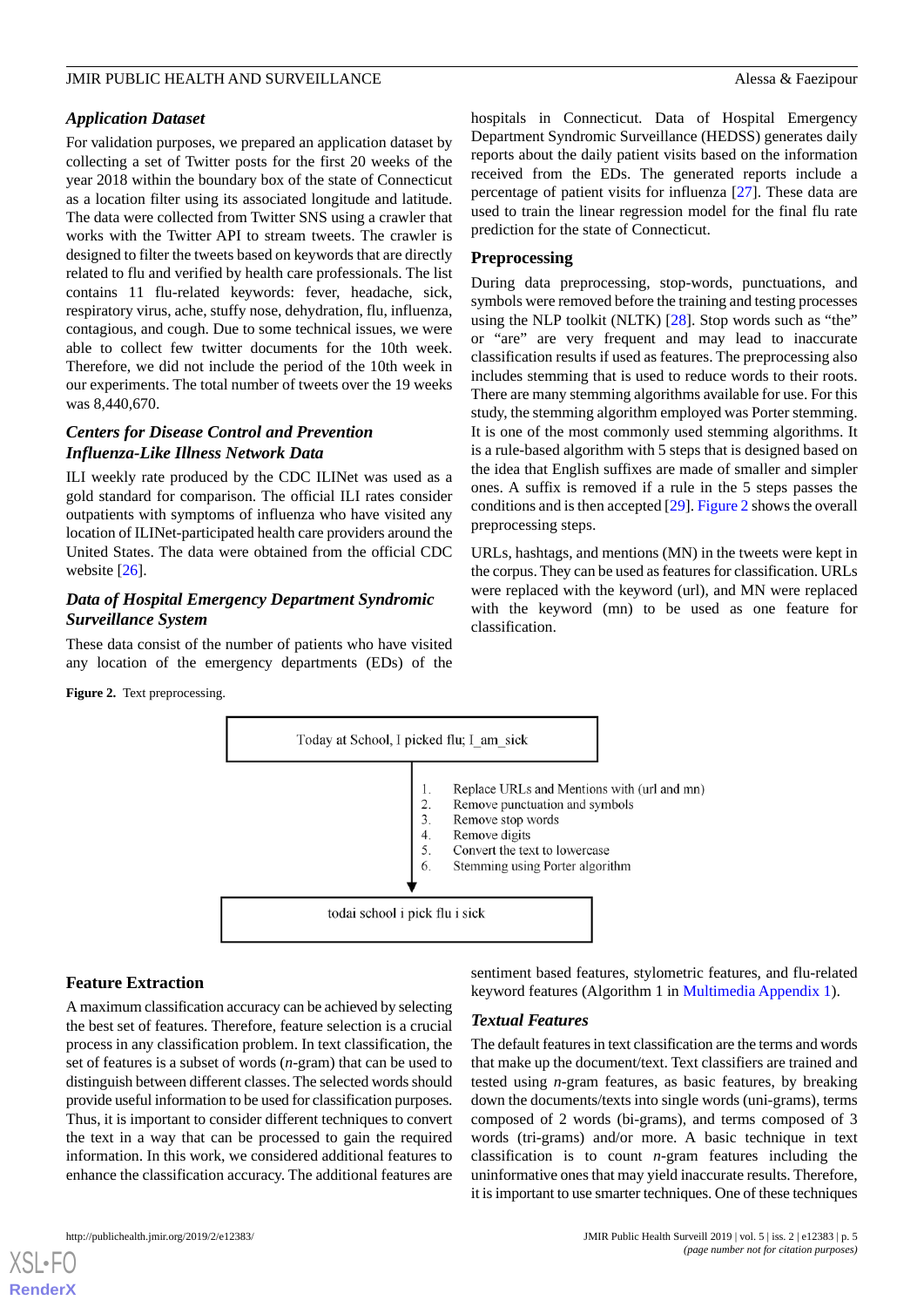is the word/term weighting technique, which weighs the count for every word/term in the text. There are different techniques of word weighting, which include Boolean weighting, term frequency weighting (TF), inverse document frequency weighting (IDF), and TF-IDF. Among the 4 types of word weighting techniques, only the IDF and TF-IDF techniques consider the importance of a word/term in the entire corpus instead of the importance of the word/term in only a document. It has been shown in [\[22](#page-15-4)] that TF-IDF is more accurate than IDF. Therefore, in this study, we used TF-IDF to weigh the *n*-gram features for the conventional machine learning classifiers.

<span id="page-5-0"></span>TF-IDF value is obtained by multiplying the TF value by the value of IDF (Equation 1 in [Figure 3](#page-5-0)). *TF* is the ratio between

**Figure 3.** Term frequency-inverse document frequency calculations. TF: term frequency; IDF: inverse document frequency.

$$
TF - IDF(t, d) = TF(t, d) \times IDF(t)
$$
\n(1)

$$
TF(t,d) = \frac{n_t}{n} \tag{2}
$$

the analyzed corpus.

information of the word ordering [[30\]](#page-15-12).

$$
IDF(t) = \frac{N_d}{N}
$$
 (3)

#### *Stylometric Features*

Stylometric features of twitter posts include retweets, MN, and URL links. These features were kept in the corpus to be used for classification. URL links and MN to others were preprocessed by replacing them to url and mn keywords.

#### *Topic-Related Keywords-Based Features*

It is common to use seed words in text classification. For example, in sentiment analysis, a list of words, including nice and good, is used for positive sentiment and another list of words, including bad and poor, can be used for negative sentiment. In this study, a set of flu-related keywords/terms were used as a set of features for flu-related tweets. The list includes some important influenza-related keywords, symptoms, and treatments. The list of the keywords is kept in an array, and then each tweet is compared against these keywords to keep track of their occurrences.

#### *Sentiment-Based Features*

Sentiment analysis is the process of extracting the sentiment of a text using contextual polarity. It is commonly used in classifying reviews of different products in the Internet such as the sentiment of movies. In this study, we used TextBlob library to assign a sentiment to each tweet [[31\]](#page-15-13). TextBlob is a Python library that is used to analyze textual data. On the basis of the polarity score of a tweet, a sentiment value is assigned to the text: positive or negative.

#### **Classification Model Building: Training and Testing**

For the sake of accuracy and efficiency, various classifiers are evaluated, including FT and 6 conventional machine learning algorithms [\[32](#page-15-14),[33\]](#page-15-15).

#### *FastText*

FT is a text classifier. It has been shown that FT produces accurate classification results that are comparable with the results produced by deep neural network classifiers. In addition, it has been shown that the processes of FT training and classification are very fast using a standard computer with a multicore processor. An FT model can be trained using billions of words in just a few minutes, and it can classify about 500,000 sentences in less than a minute [\[30](#page-15-12)].

the term  $t$  with frequency  $n_t$  in a given document  $d$  and the total numbers of terms *n* in the document *d* (Equation 2 in [Figure 3\)](#page-5-0). *IDF* is the inverse of the number of documents that has the term *t* at least once. It is calculated using Equation 3 in [Figure 3](#page-5-0), which is the ratio between the frequency  $N_d$  of the documents *d* that have term *t*, and the total number *N* of documents *d* in

For the FT classifier, the representations of textual features of a document are averaged and weighted to be fed to the classifier. For word ordering, FT uses only partial information about the order by using bag of *n*-grams instead of BoW with the full

FT utilizes several techniques to enhance the efficiency. It is a linear-based model, scaled to very large data and large output space using a rank constraint and a fast loss approximation. It uses a hierarchal softmax function for a faster search. In addition, only partial information about the word order is used for prediction. Furthermore, it uses the technique of hashing for textual feature mapping [\[30](#page-15-12)].

#### *Conventional Machine Learning Classifiers*

For training and testing, several supervised classification methods were evaluated to determine one with better classification accuracy [[33](#page-15-15)]. The evaluated conventional classifiers include Random Forest, Naïve Bayes, SVM, C 4.5 Decision Tree, K-nearest neighbors (KNN), and AdaBoost. The preprocessed labeled dataset was used to train and test the model of different classifiers using 10-fold cross validation as the experimental setting. The 10-fold cross validation is a method to validate the studied/built model by iterating through the labeled data 10 times with different subsets of training and testing for each iteration.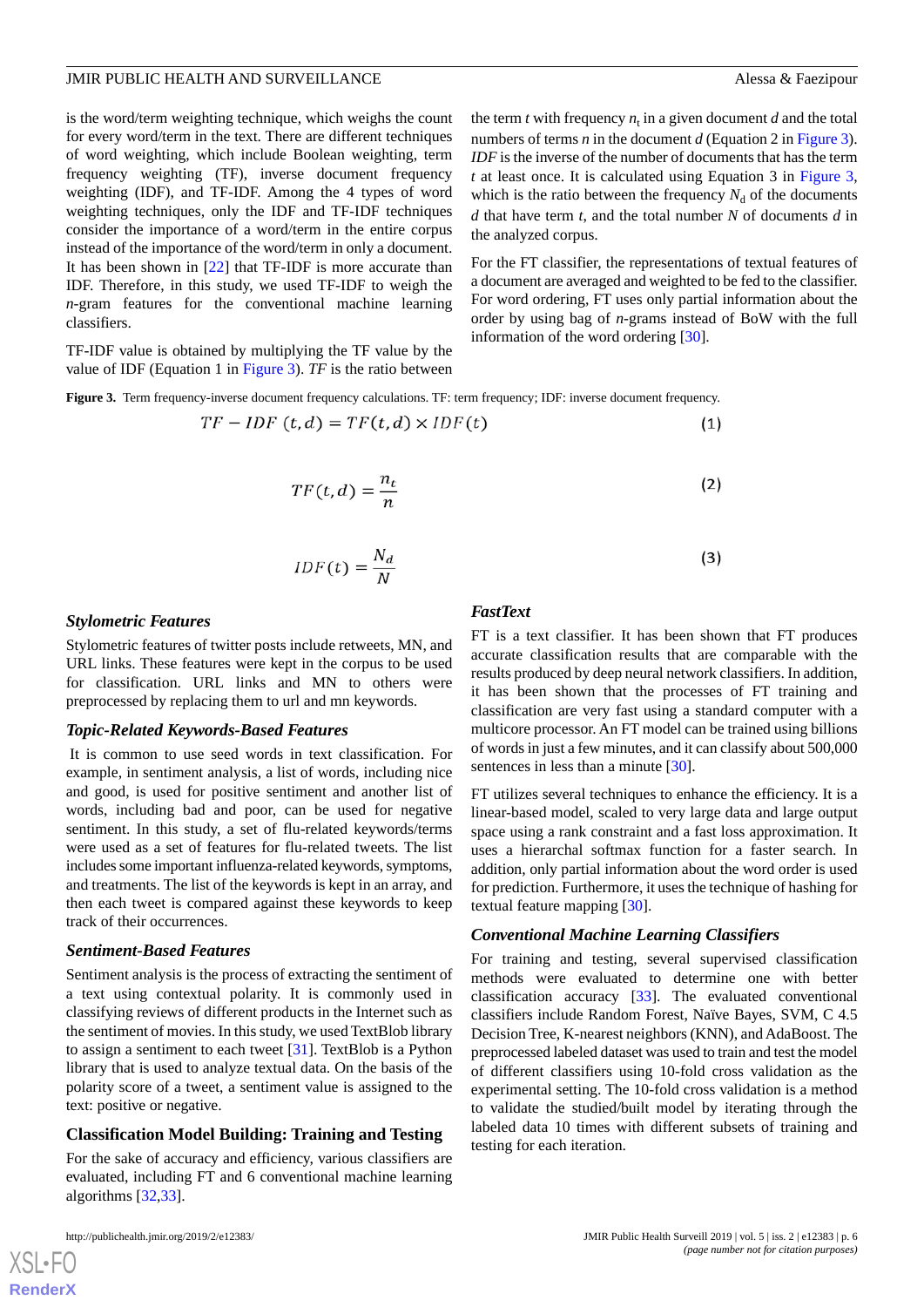#### **Mapping**

For weekly rates, a MapReduce (MR) approach was used to process the large dataset of tweets. MR consists of 2 main functions: Map and Reduce. The Map function takes an input as a pair (week number and post), groups all the posts associated with the same week number, and generates intermediate pairs to be passed to the Reduce function. The Reduce function merges all the pairs with the same week number after processing the associated values such as counting or summing them up [[34\]](#page-15-16).

#### **Weekly Flu Rate Estimation Based on Regression**

To predict the influenza rate at a certain week, we used a regression-based estimator. The proposed flu rate estimator has been evaluated using different regression models. In addition to the linear regression model, 3 different regression techniques were evaluated to determine the one with better estimation accuracy.

<span id="page-6-0"></span>A regression model should be trained (fitted) using available data of flu rates, such as the data obtained from FluNearYou [[35\]](#page-15-17)–a Web application that uses weekly surveys to collect health status of individuals or the data of flu emergency visits obtained from HEDSS. For this study, we used the data of HEDSS for regression model training, where the average ILI rates of previous years and rates of flu-related tweets obtained from the classification results are passed to the regression model as predictors. The regression model was then tested and validated using CDC ILINet data.

#### *Linear Regression Model*

Linear regression is used when the dependent variable (response) is continuous and the independent variables (predictors) are either continuous or discrete, and the relationship between the dependent and independent variable(s) is linear. The linear regression indicates that the rate in the change of the mean of the response value is constant with respect to the value of the predictor(s). Therefore, the relationship is represented by an equation of a line [\[36](#page-15-18)].

Using the proposed predictors that include a combination of the rate of flu tweets and the average ILI rate of the same week number of past years (from 1998 to 2016), our proposed linear regression model has the following form ([Figure 4](#page-6-0)), where indicates the flu rate at week  $w$ ,  $\beta$  is the intercept which is the mean value of when all predictors are (0), values represent the regression coefficients, is the actual rate of flu incidents in week *w* of year *y*, and is the rate of flu tweets in week *w*.

**Figure 4.** Proposed linear regression model.

$$
F_w = \beta + \alpha_1 \frac{1}{2016 - 1998} \sum_{y=1998}^{2016} F_w^y + \alpha_2 T_w \tag{4}
$$

#### *Other Regression Models*

In addition to our proposed linear regression model, 3 different regression techniques were evaluated to determine the technique with better estimation accuracy. The evaluated techniques are polynomial regression, logistic regression, and support vector regression. The measure of Pearson correlation (*r*) is used to find the most accurate model to be used for the final weekly flu rate estimation.

# *Results*

#### **Classification Results**

The results show that the proposed model improves the performance of flu post classifications using a combination of the additional features. The performance results of the used classifiers are shown in [Table 1](#page-7-0) using the precision, recall and *F*-measure metrics. The Random Forest method achieved the highest accuracy results, with an *F*-measure of 90.1*%.* In addition, we used the receiver operating characteristic (ROC) metric to evaluate the used classifiers. ROC is a curve with points that represent the pair of TP rate (sensitivity) and false

positive rate (specificity). A perfect curve is the one that passes through the upper left corner representing 100*%* sensitivity and 100*%* specificity. Thus, the closer the curve is to that corner, the better the accuracy is [\[37](#page-15-19)]. As shown in [Figure 5,](#page-7-1) Random Forest appears to be the best classifier. The high accuracy results demonstrate the efficiency and effectiveness of the extracted features.

Moreover, the performance results of FT with different sets of features, is presented in [Figure 6.](#page-8-0) The overall accuracy using the *F*-measure metric ranges between 86.47*%* and 89.9%. This demonstrates the efficiency of the FT classifier. The highest classification accuracy is achieved by using the 5*-* gram features, together with all the proposed additional features (*F*-measure=89.9*%*) in only 21.53 seconds for training and testing using 10-fold cross validation on a standard computer (2.6 GHz Intel Core *i7* processor, and 16 GB RAM). It has been shown that FT can produce, in a short time, accurate results that are comparable with the results produced by the state-of-the-art deep neural network classifiers [\[30](#page-15-12)]. The high accuracy, together with the efficiency of FT make it an optimal classifier for flu disease surveillance models/systems with very large data. Therefore, FT will be used for our further analysis.

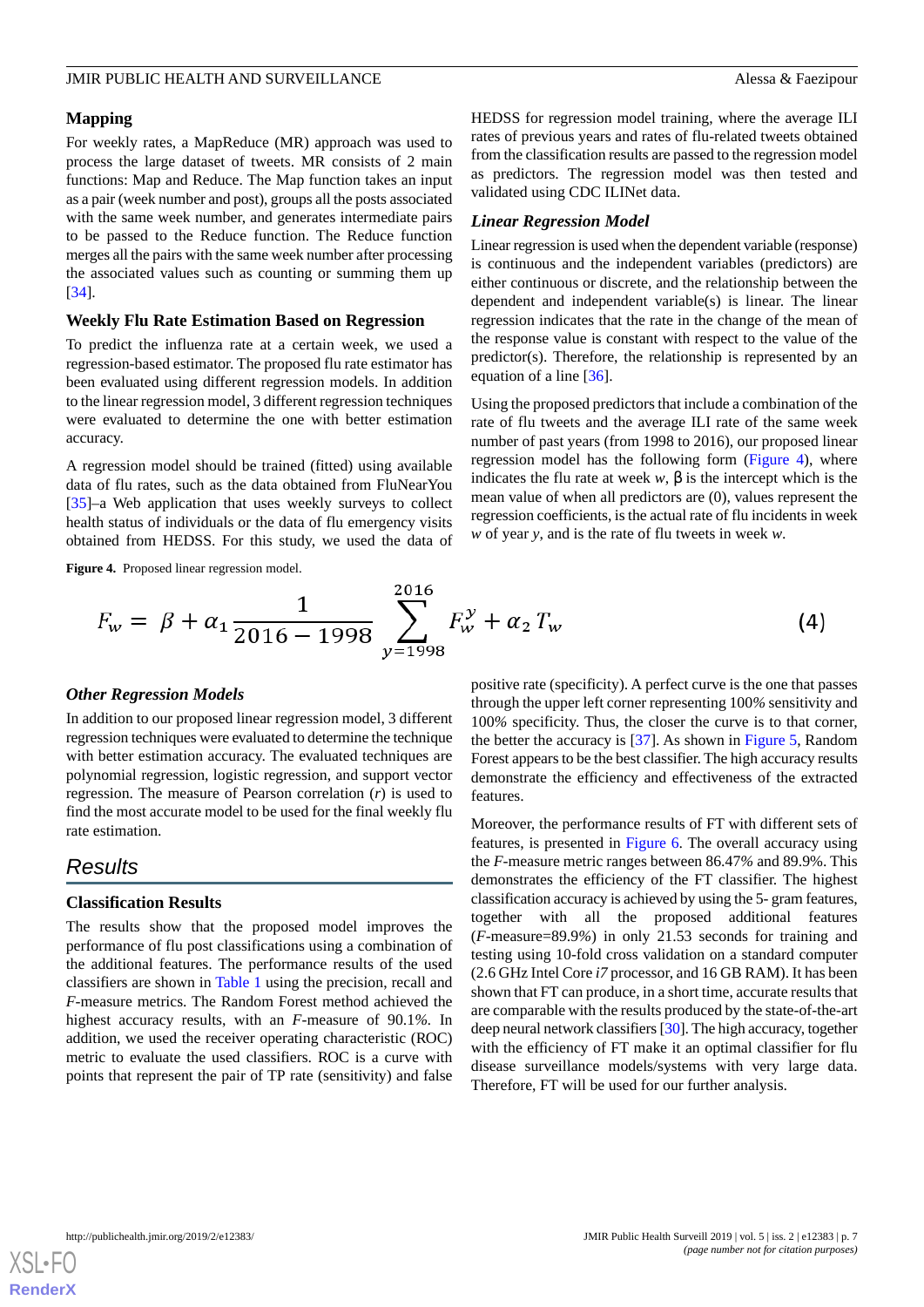<span id="page-7-0"></span>

| <b>Table 1.</b> Performance of classifiers. |
|---------------------------------------------|
|                                             |

| Classifier name                | Precision | Recall | $F$ -measure |
|--------------------------------|-----------|--------|--------------|
| C <sub>4.5</sub> Decision Tree | 0.876     | 0.85   | 0.873        |
| Random Forest                  | 0.905     | 0.902  | 0.901        |
| Support vector machine         | 0.883     | 0.883  | 0.883        |
| Naïve Bayes                    | 0.846     | 0.826  | 0.824        |
| AdaBoost                       | 0.867     | 0.864  | 0.864        |
| K-nearest neighbors            | 0.874     | 0.872  | 0.872        |
| FastText                       | 0.899     | 0.899  | 0.899        |

<span id="page-7-1"></span>**Figure 5.** Performance comparison using receiver operating characteristic. SVM: support vector machine; KNN: K-nearest neighbors.



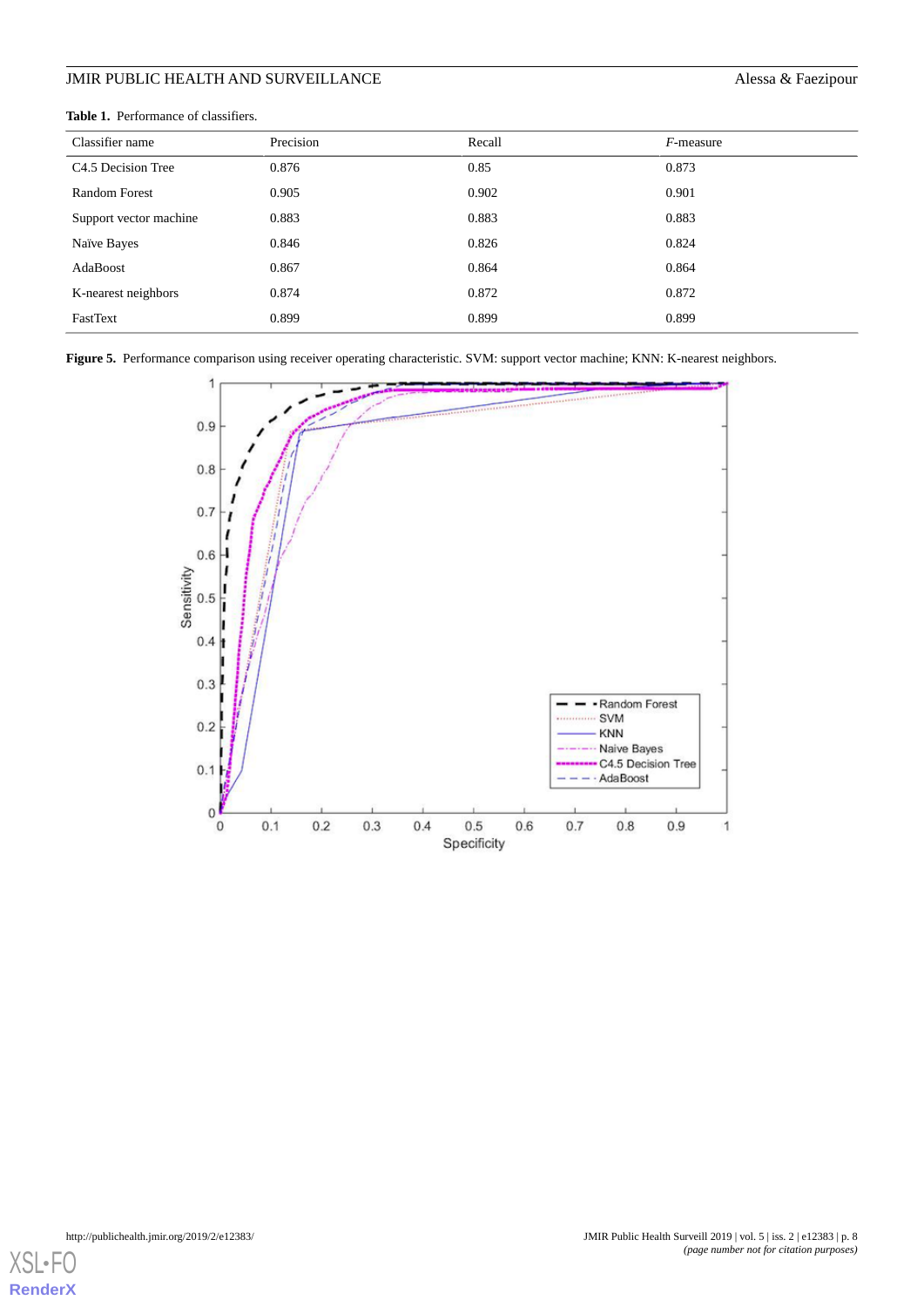<span id="page-8-0"></span>Figure 6. FastText performance using different sets of features.



<span id="page-8-1"></span>Many studies have used the available data from Twitter to build faster influenza surveillance systems [\[17](#page-14-9)]. All the reviewed studies use conventional machine learning methods to distinguish between flu-relevant and flu-irrelevant posts for further analysis. A summary of the performance results of previous works, which include tweet classification for Twitter-based flu surveillance systems, is shown in [Table 2](#page-8-1). The metrics are reported as percentages. The evaluation of flu tweet classification using the *F*-measure shows that the proposed framework using FT, together with the extracted features, achieved high accuracy with *F*-measure value of 89.9%.

**Table 2.** Summary of the reviewed flu posts classifiers (flu-relevant/flu-irrelevant).

| Study                                    | Classifier name                          | Precision | Recall | $F$ -measure | <b>Note</b>               |
|------------------------------------------|------------------------------------------|-----------|--------|--------------|---------------------------|
| Broniatowski et al [18], Lamb et al [19] | SVM <sup>a</sup> and Logistic Regression | 67        | 87     | 75.62        | Multilevel classification |
| Santos and Matos [21]                    | Naïve Bayes                              | $N/A^b$   | N/A    | 83           | $\mathbf{C}$              |
| Aramaki et al [20]                       | <b>SVM</b>                               | N/A       | N/A    | 75.6         |                           |
| Cui et al $[22]$                         | <b>SVM</b>                               | 87.49     | 92.28  | 89.68        |                           |
| Byrd et al $[23]$                        | Naïve Bayes                              | N/A       | N/A    | N/A          | 70% accuracy              |
| Proposed framework                       | Random Forest                            | 90.5      | 90.2   | 90.1         |                           |
| Proposed framework                       | FastText                                 | 89.9      | 89.9   | 89.9         | _                         |

<sup>a</sup>SVM: support vector machine.

 $b_{N/A}$ : not applicable.

<sup>c</sup>Not available.

[XSL](http://www.w3.org/Style/XSL)•FO **[RenderX](http://www.renderx.com/)**

#### **Weekly Flu Rate Estimation Results**

The framework was evaluated by applying the trained FT model on the application data, which includes over 8,400,000 tweets, for classification. Then, the classification results together with the historical CDC data were passed on to the proposed regression-based estimator as predictors to obtain weekly flu-rates. The results of the flu estimator show a highly correlated output to the gold standard data (CDC). The estimator was evaluated using several regression models. Every model was fitted using the data of flu emergency visits obtained from HEDSS. Then, it was tested on CDC ILINet data from January 1, 2018 to May 19, 2018.

The performance results of the proposed flu rate estimator based on different regression models are shown in [Table 3](#page-9-0). The table presents the accuracy results using the Pearson correlation measure *r*.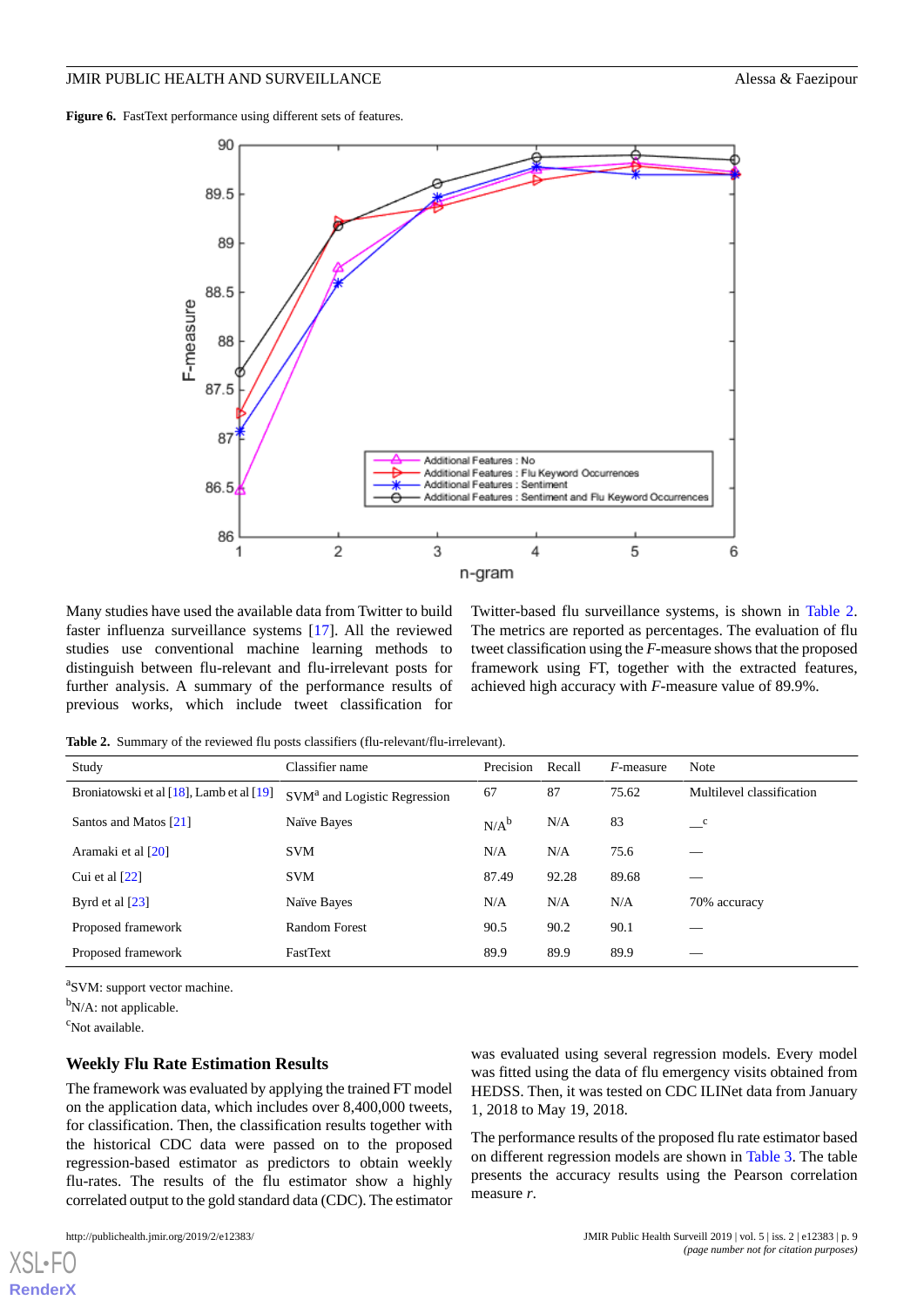The linear regression-based estimator achieved the highest accuracy results, with a Pearson correlation of 96.2%. [Figure 7](#page-9-1) also shows that linear regression is the most correlated model with the ground truth (CDC). It shows the normalized rate of ILI patients obtained from the CDC and the normalized rate of

ILI Twitter posts obtained from the output of our proposed solution during the period of January through May of 2018 for the state of Connecticut. The rate values of the proposed framework and ILINet are normalized to a common scale for comparison.

<span id="page-9-0"></span>**Table 3.** Performance of flu rate estimator using different regression models.

| Regression model          | r value |
|---------------------------|---------|
| Polynomial regression     | 0.895   |
| Logistic regression       | 0.917   |
| Support vector regression | 0.930   |
| Linear regression         | 0.962   |

<span id="page-9-1"></span>



# *Discussion*

#### **FastText Versus Conventional Machine Learning Classifiers**

To build a classification model with better accuracy and efficiency, FT and several supervised classification methods using the proposed additional features were evaluated. In addition to FT, the evaluated classifiers are Random Forest, Naïve Bayes, SVM, C4.5 decision tree, KNN, and AdaBoost. The preprocessed labeled dataset was used to train and test models of the different classifiers with the TF-IDF–based *n*-gram features and the proposed additional ones, which are presented in the Feature Extraction Section.

#### **Computational Complexity**

The experiments show that FT produces accurate classification results in only 21.53 seconds for training and testing using

[XSL](http://www.w3.org/Style/XSL)•FO **[RenderX](http://www.renderx.com/)**

10-fold cross validation on a standard computer (2.6 GHz Intel Core *i*7 processor, and 16 GB RAM). FT is an efficient linear-based model. It uses a hierarchal softmax function that reduces the computational complexity to become logarithmic *O* (log*n*), leading to faster classification training and testing [[30\]](#page-15-12). For word ordering, only partial information about the order is used by using a bag of *n*-grams instead of a BoW with the full information of the word ordering. For more efficiency, the bag of *n*-grams are mapped using hashing techniques [\[30](#page-15-12)]. On the other hand, the experiments show that Random Forest, which is the most accurate conventional classifier in our experiment with F-measure value of 90.1, requires a longer time (39 min and 26 seconds) for training and testing using the experimental settings. The worst time complexity of Random Forest is quadratic for training  $O(n^2 \log n)$  and linear for prediction  $O(n)$ [[38\]](#page-15-20). This, together with the experimental results, demonstrates the efficiency and the accuracy of FT classifier. FT is an optimal classifier to detect new outbreaks with new signs and symptoms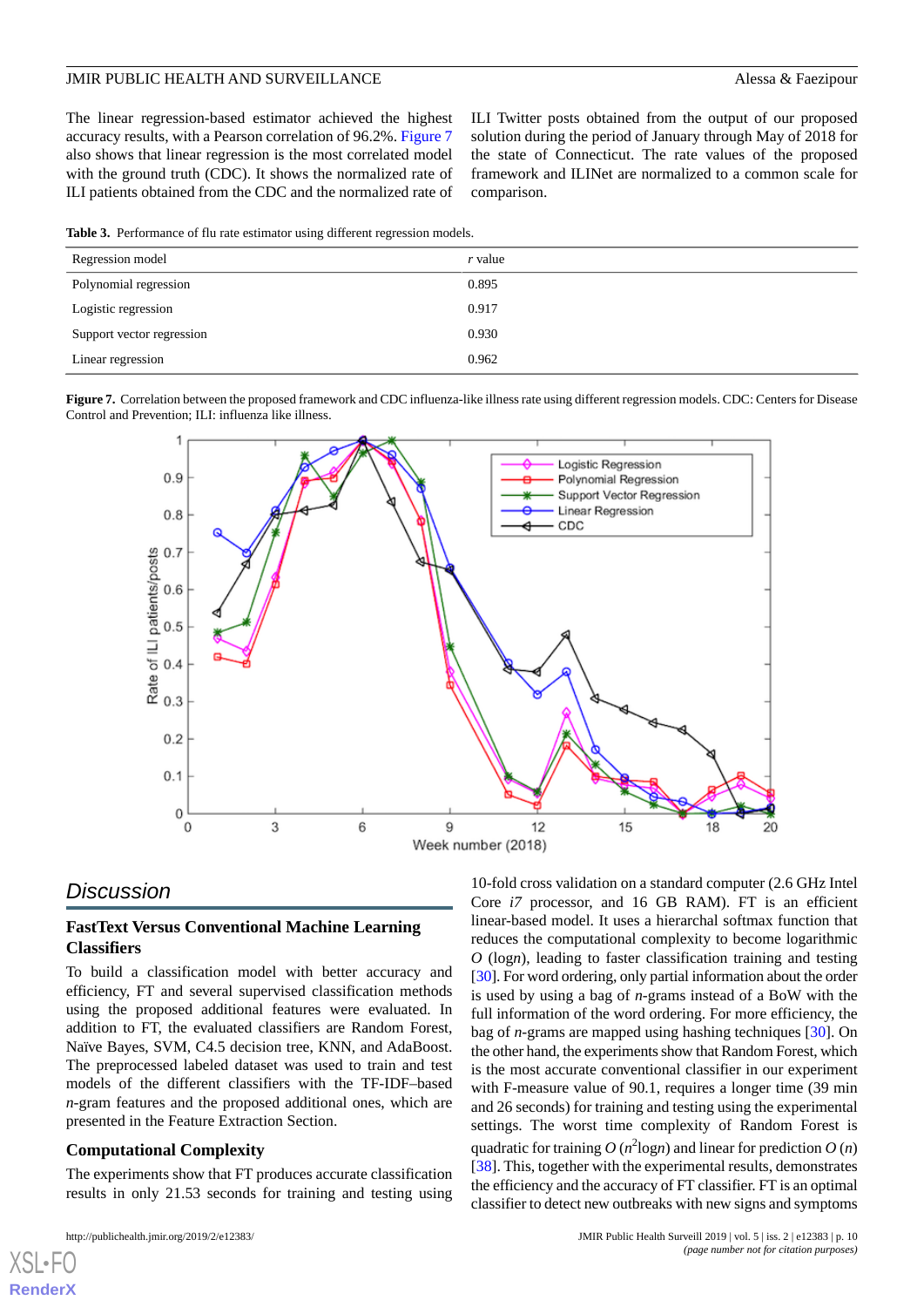published in posts of SNSs. Therefore, FT has been adopted for further analysis in our proposed framework.

#### **FastText as a Flu Post Classification Module**

For a better FT model, we evaluated 28 different feature settings using FT, with the parameter values of learning rate of 0.8 and epoch of 8, to determine the best feature set. Initially, the model was trained and tested using 1 setting of *n*-gram features (*n=* 1*-* 6), which are tokens of (*n*) words including the stylometric features. Then, different settings of the additional features are combined with the tweet text for training and testing using *n*-grams ( $n=1-6$ ). The settings include a combination of text and sentiment features, a combination of the text and keyword occurrence features, and a combination of all additional features (text + sentiment + hasKeyword):

\_\_label\_\_<related/unrelated>TEXT \_sent\_<neg/pos> \_hasKeywrd\_<yes/no>

With a standard computer (2.6 GHz Intel Core *i7* processor, and 16 GB RAM), the preprocessed labeled dataset was used to train and test the models using 10-fold cross validation as well.

## **Linear Regression as a Weekly Flu Rate Estimation Module**

In addition to the efficiency of linear regression, the experimental results, as shown in [Figure 8](#page-10-0), demonstrate the model accuracy and confirm the linear relationship between the rates of weekly flu (dependent variable) and flu-related tweets (independent variable). Therefore, the linear regression model is used for the weekly flu rate estimation module.

<span id="page-10-0"></span>**Figure 8.** Correlation between the proposed framework and CDC influenza-like illness rate. CDC: Centers for Disease Control and Prevention.

JMIR PUBLIC HEALTH AND SURVEILLANCE **Alessa & Faezipour** 



### **Statistical Power Analysis**

Power analysis has been performed to justify and ensure the appropriateness of the number of instances that are used for this study. Experimental results show that the accuracy of flu tweet classification using FT with the proposed additional features outperform FT with only textual features. Therefore, power analysis is also used to prove this hypothesis, which is stated as an alternative hypothesis  $H_{\rm a}$ , whereas the null hypothesis  $H_{\rm 0}$ is the hypothesis where there is no change in the accuracy using proposed features with respect to only textual features. With the power analysis, a statistical test rejects the null hypothesis when it is false. With this, one can conclude that there is a difference between the accuracies (better accuracy) using additional features and can confirm our alternative hypothesis *H*a . If the null hypothesis is not rejected, then the alternative hypothesis should be rejected. The opposing hypotheses for our

[XSL](http://www.w3.org/Style/XSL)•FO **[RenderX](http://www.renderx.com/)**

work can be stated as shown in [Figure 9,](#page-11-0) where  $\mu_{\text{proposed}}$  is the accuracy average of FT using the proposed additional features, and  $\mu_{\text{textual}}$  is the accuracy average of FT using only textual features for flu tweet classification.

To determine the required sample size *n*, 4 parameters/factors must be known or estimated, which are as follows:

- $\alpha$ : significance level (1% or 5%)
- p: desired power of the test (80%)
- σ: population SD
- d: effect size (the difference between the 2 groups)

The values of the first 2 parameters are generally fixed. The parameter of significance level  $\alpha$  is usually set to either .05 or .01 and is the probability of rejecting the null hypothesis when it is true. The power parameter  $p$  is the probability that the effect will be detected and is usually set to either 0.8 or 0.9. On the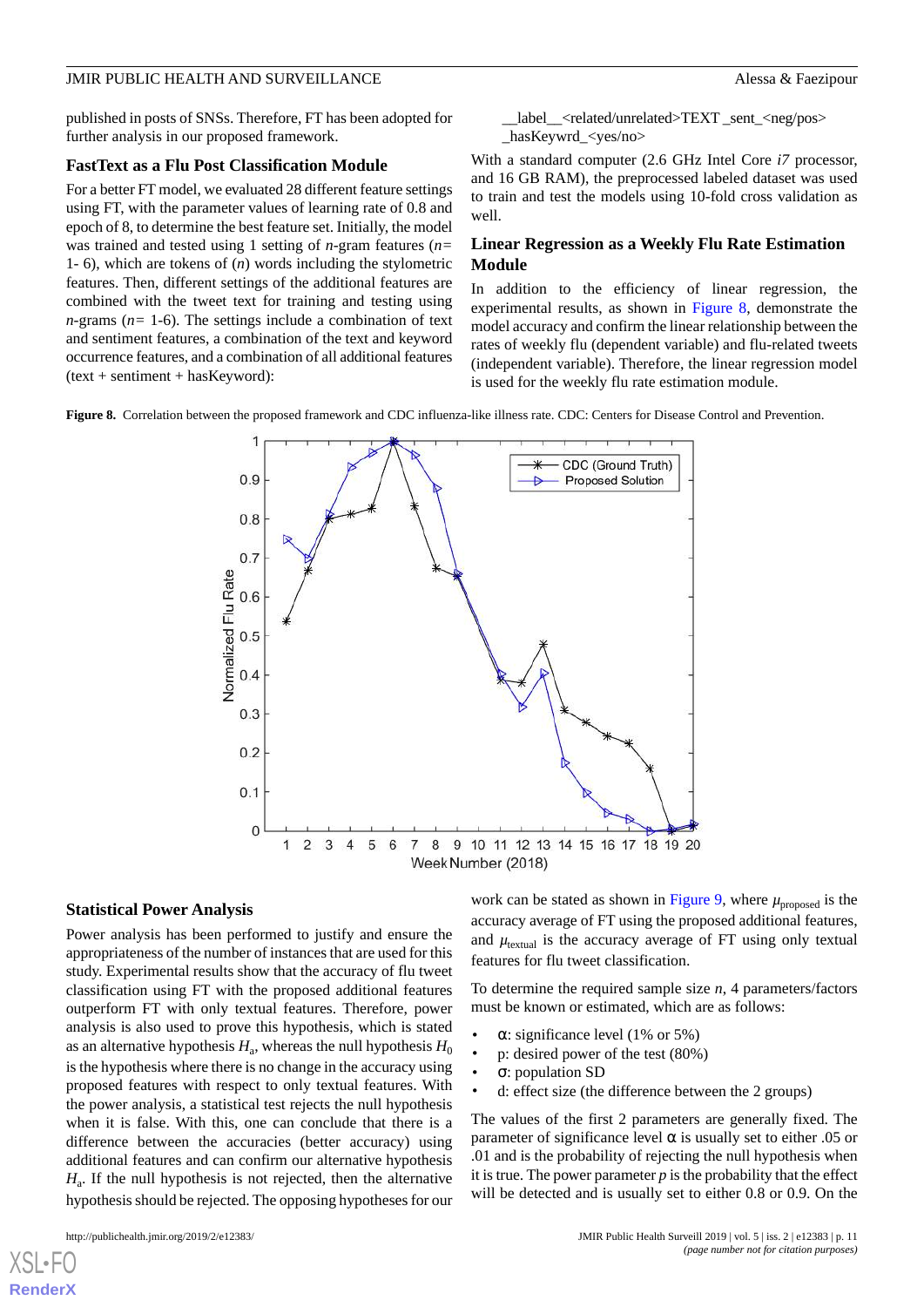other hand, the last 2 parameters are problem dependent. For our analysis, the last 2 parameters are estimated based on our previous experiments. Thus, the values of all the 4 required parameters are stated below:

- $α=5%$
- p=80%
- $σ=0.27$
- $d=0.012$

Using these parameters together with the *z*-test model to obtain *z*-scores, the sample size *n* can be computed by using Equation 7 [\(Figure 10\)](#page-11-1).

<span id="page-11-0"></span>Given the estimated values of the required parameters, we will obtain the computations and values shown in [Figure 11](#page-11-2).

**Figure 9.** The 2 opposing hypotheses.

$$
H_0: \mu_{proposed} = \mu_{textual} \tag{5}
$$

$$
H_a: \mu_{proposed} > \mu_{textual} \tag{6}
$$

<span id="page-11-1"></span>**Figure 10.** Sample size formulation.

<span id="page-11-2"></span>Sample size (n) = 
$$
2 \times \left(\sigma \times \frac{z_{1-\frac{\alpha}{2}} + z_p}{d}\right)^2
$$
 (7)

**Figure 11.** Sample size computation results.

Sample size (n) = 
$$
2 \times \left(0.27 \times \frac{Z_{1-\frac{0.05}{2}} + Z_{0.8}}{0.012}\right)^2
$$

Sample size (n) = 
$$
2 \times (0.27 \times \frac{1.959 + 0.8416}{0.012})^2
$$

$$
Sample\ size\ (n) =\ 7941
$$



Using the obtained sample size  $n$  and the significance level  $\alpha$ ,

critical value (18>1.96), the observed difference is significant and shows that the additional features enhance the accuracy of FT to classify flu tweets. In other words, results of the *z*-test show that the null hypothesis  $(H_0)$  should be rejected, and the sample set of 7941 tweets is sufficient to prove that FT with the proposed additional features is more accurate than FT with only textual features for flu tweet classification. Our experiments included over 10,000 tweets, which is more than enough to prove the hypothesis claims.

http://publichealth.jmir.org/2019/2/e12383/ JMIR Public Health Surveill 2019 | vol. 5 | iss. 2 | e12383 | p. 12 *(page number not for citation purposes)*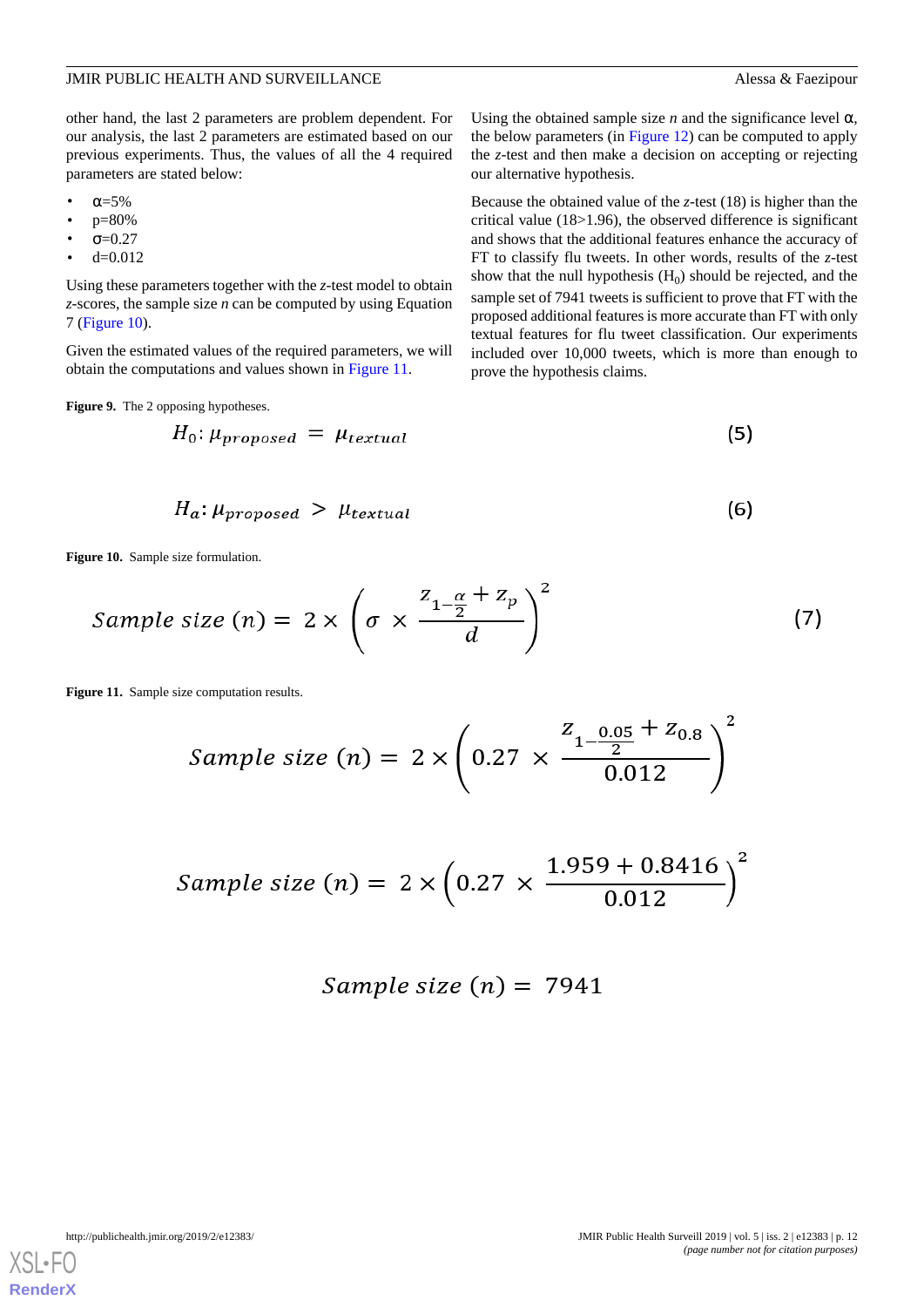<span id="page-12-0"></span>**Figure 12.** Z-test computation and analysis to determine whether to accept or reject the alternative hypothesis.

Mean 
$$
(\hat{x}) = \frac{\sum x}{n} = \frac{7292}{7941} = 0.918
$$
 (8)

Variance 
$$
(\sigma^2) = \frac{\sum (x - \hat{x})^2}{n} = 0.075
$$
 (9)

Standard Deviation (
$$
\sigma
$$
) =  $\sqrt{\sigma^2}$  = 0.27 (10)

$$
Critical\ z = z_{1-\frac{\alpha}{2}} = 1.96\tag{11}
$$

Standard Error(Sx) = 
$$
\frac{\sigma}{\sqrt{n}}
$$
 = 0.003 (12)

$$
Lower limit = \hat{x} - Critical \times Sx = 0.912 \tag{13}
$$

*Upper limit* = 
$$
\hat{x}
$$
 + *Critical* z  $\times$  Sx = 0.923 (14)

$$
Null Hypothesis (H0): \mu_{proposed} = \mu_{textual} = 0.864 \tag{15}
$$

$$
Z_{\text{test}}(Z) = \frac{\hat{x} - \mu_{textual}}{Sx} = 18 \tag{16}
$$

#### **Performance Metrics**

In this section, we present the used performance metrics. The performance of the classifiers are evaluated using different metrics presented in [Figure 13,](#page-13-0) which are as follows: accuracy (Equation 17), precision (Equation 18), recall (Equation 19), and *F*-measure (Equation 20). These metrics are used to provide a better overview of the model performance. The accuracy measure by itself is not a perfect measure if the dataset is not balanced. Precision and recall are better measures in the case of imbalanced datasets. The selected metrics can be computed using true positive (*TP*), true negative (*TN*), false positive (*FP*), and false negative (*FN*) measures, where *TP* refers to the rate of correctly classified instances as positive, *TN* refers to the rate of correctly classified instances as negative, *FP* refers to the rate of incorrectly classified instances as positive, and *FN* refers to the rate of incorrectly classified instances as negative. In this work, we mainly use *F*-measure as a performance metric for evaluation and comparison. *F*-measure is a weighted average

of 2 different performance metrics: precision and recall. Its value ranges between 0 (worst) and 1 (best).

In addition, the performance of flu rate estimation is evaluated using Pearson correlation. It is a metric that evaluates the correlation between 2 datasets using the symbol *r* that ranges between (1) and (*−* 1): the value of *r=* 1 when both datasets exactly match and the value of  $r=0$  when there is no correlation between the 2 datasets. An available ground truth is usually used to evaluate the quality of the results of the proposed methods and frameworks. For this study, we used the recent CDC weekly reports as the ground truth to be compared with the proposed solution. Let be the observed value of the ground truth (CDC ILINet data),  $x_i$  be the predicted weekly flu rate value, and  $y =$  and  $x =$  be the average values of  $y_i$  and  $x_i$ , respectively. Using these notations, the Pearson correlation value  $r$  is defined as shown in Equation 21, illustrated in [Figure](#page-13-1) [14](#page-13-1) [[39\]](#page-15-21).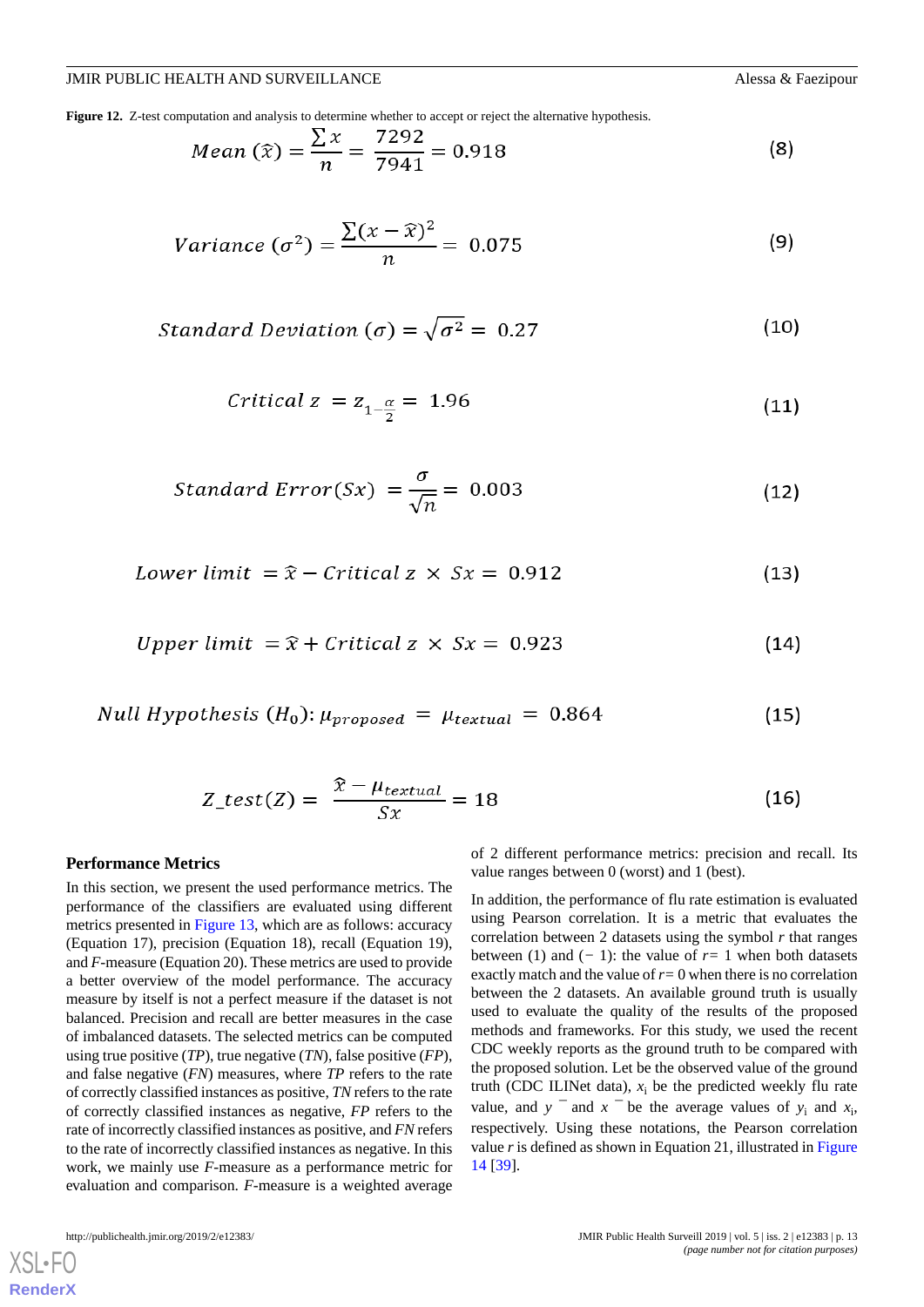<span id="page-13-0"></span>**Figure 13.** Performance metrics used to evaluate the proposed work. FN: false negative; FP: false positive; TP: true positive.

$$
Accuracy = \frac{TP + TN}{TP + TN + FP + FN}
$$
 (17)

$$
Precision = \frac{TP}{TP + FP}
$$
\n(18)

$$
Recall = \frac{TP}{TP + FN} \tag{19}
$$

$$
F-measure = 2 \times \frac{Precision \times Recall}{Precision + Recall}
$$
 (20)

<span id="page-13-1"></span>**Figure 14.** Pearson correlation value computation.

$$
r = \frac{\sum_{i=1}^{n} (y_i - \overline{y}) (x_i - \overline{x})}{\sqrt{\sum_{i=1}^{n} (y_i - \overline{y})^2} \sqrt{\sum_{i=1}^{n} (x_i - \overline{x})^2}}
$$
(21)

<span id="page-13-2"></span>As shown in [Table 4](#page-13-2) and depicted in [Figure 8,](#page-10-0) the results show a strong correlation (96.29*%* Pearson correlation) between the output of the proposed framework and the CDC reports. This correlation percentage shows that our proposed solution provides accurate results on par with the best results in our survey, while being more efficient (faster). In addition, we believe that this

is the first work that uses Twitter postings for flu trend predictions in the state of Connecticut with strong correlated results. To the best of our knowledge, this is also the first work that shows a Twitter-based solution for flu prediction using recent data that were collected in the year of 2018.

**Table 4.** Summary of the reviewed studies with reported Pearson correlation.

| Study                   | Time frame                   | Location                   | $r$ value    |
|-------------------------|------------------------------|----------------------------|--------------|
| Broniatowski et al [18] | September 2012-May 2013      | <b>United States</b>       | 0.93         |
| Aramaki et al [20]      | November 2008-June 2010      | Japan                      | 0.89         |
| Santos and Matos [21]   | March 2010-February 2012     | Portugal                   | 0.89         |
| Lamb et al $[19]$       | May 2009-October 2010        | <b>United States</b>       | 0.9897       |
| Cui et al $[22]$        | September 2013-December 2013 | China                      | $\mathbf{a}$ |
| Byrd et al $[23]$       | October 2015-November 2015   | Ottawa                     |              |
| Proposed framework      | January 2018-May 2018        | Connecticut, United States | 0.9629       |

<sup>a</sup>Not applicable.

#### **Conclusions**

[XSL](http://www.w3.org/Style/XSL)•FO **[RenderX](http://www.renderx.com/)**

For disease surveillance models, gathering related information about diseases and then issuing necessary reports at an early stage is crucial for outbreak prevention. Data of microblogging sites, such as Twitter, have become popular enough to be used as triggers for different event prediction such as disease outbreaks. Recently, many studies have used these data to build effective epidemic prediction models such as flu outbreak prediction. It has been observed in the literature that most of

the models use conventional machine learning methods to filter and distinguish between the flu-relevant and irrelevant posts for further analysis. In this study, we introduced a framework based on FT, a state-of-the-art text classifier that uses the features of sentiment analysis and flu keyword occurrences for faster classification. Thereafter, a combination of the classified Twitter documents and historical CDC data was passed to a linear regression–based module for weekly flu rate predictions. The results demonstrated the efficiency and the accuracy of the proposed framework. The final predicted flu trend using Twitter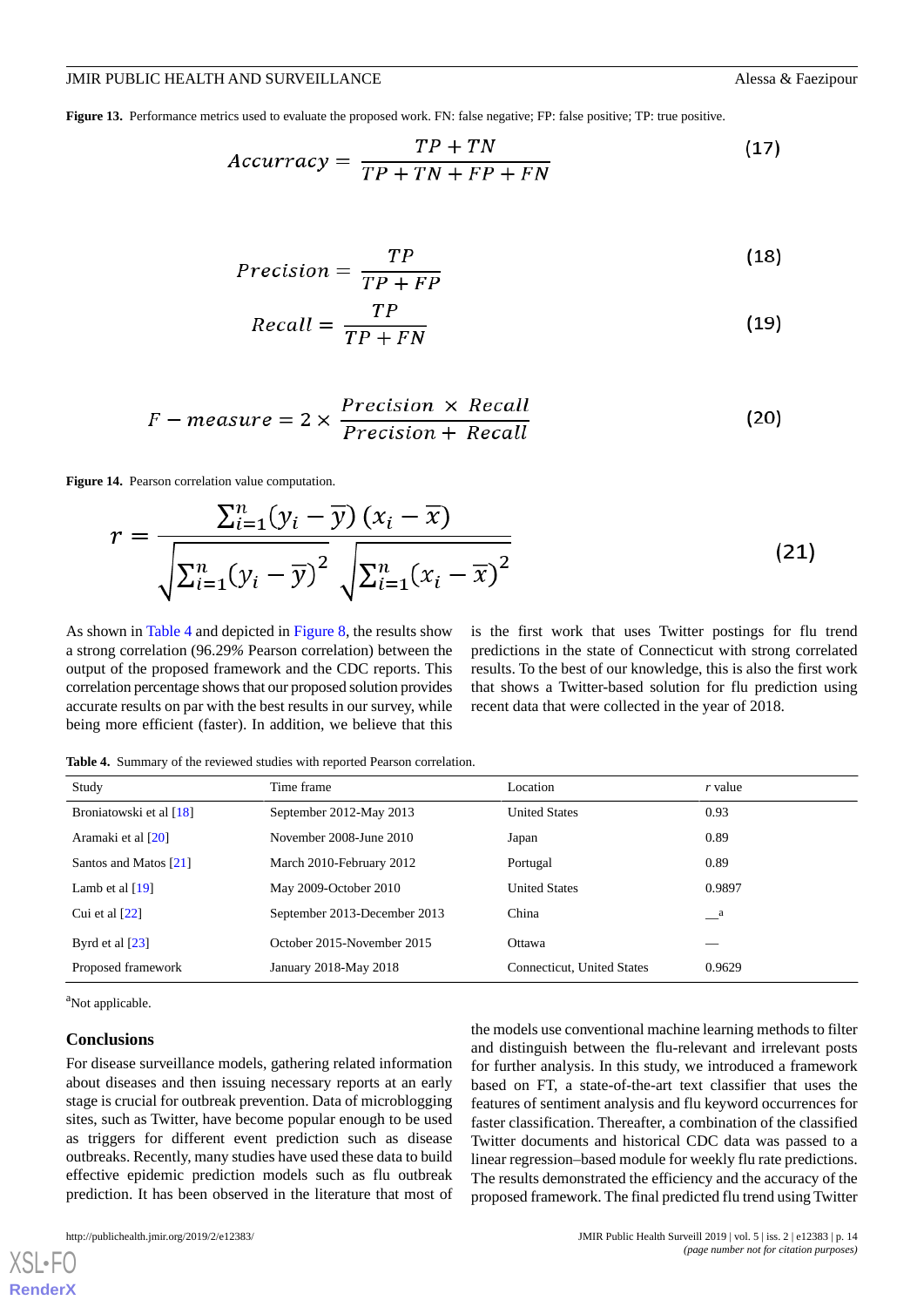documents showed a strong Pearson correlation of 96.29 % with the ground truth data of CDC for the first few months of 2018.

# **Authors' Contributions**

The manuscript was written by AA and MF. AA and MF conceived the ideas. AA performed the literature survey, simulations, and analysis under the supervision of MF. Both authors have read and approved the final manuscript.

## **Conflicts of Interest**

<span id="page-14-10"></span>None declared.

# **Multimedia Appendix 1**

Additional feature extraction algorithm.

[[PDF File \(Adobe PDF File\), 68KB-Multimedia Appendix 1\]](https://jmir.org/api/download?alt_name=publichealth_v5i2e12383_app1.pdf&filename=a2536f210a586b924b042f780b5ecac0.pdf)

## <span id="page-14-0"></span>**References**

- <span id="page-14-1"></span>1. Moorhead SA, Hazlett DE, Harrison L, Carroll JK, Irwin A, Hoving C. A new dimension of health care: systematic review of the uses, benefits, and limitations of social media for health communication. J Med Internet Res 2013 Apr;15(4):e85 [[FREE Full text](http://www.jmir.org/2013/4/e85/)] [doi: [10.2196/jmir.1933](http://dx.doi.org/10.2196/jmir.1933)] [Medline: [23615206](http://www.ncbi.nlm.nih.gov/entrez/query.fcgi?cmd=Retrieve&db=PubMed&list_uids=23615206&dopt=Abstract)]
- <span id="page-14-2"></span>2. Corley CD, Cook DJ, Mikler AR, Singh KP. Text and structural data mining of influenza mentions in web and social media. Int J Environ Res Public Health 2010 Feb;7(2):596-615 [\[FREE Full text\]](http://www.mdpi.com/1660-4601/7/2/596) [doi: [10.3390/ijerph7020596\]](http://dx.doi.org/10.3390/ijerph7020596) [Medline: [20616993\]](http://www.ncbi.nlm.nih.gov/entrez/query.fcgi?cmd=Retrieve&db=PubMed&list_uids=20616993&dopt=Abstract)
- <span id="page-14-3"></span>3. Zhang LW, Zhu DH. Research of technical development trend and hot points based on text mining. : IEEE; 2010 Dec Presented at: 2010 2nd International Conference on Information Engineering and Computer Science (ICIECS); December 25-26, 2010; Wuhan, China p. 1-5.
- 4. Polgreen PM, Chen Y, Pennock DM, Nelson FD. Using internet searches for influenza surveillance. Clin Infect Dis 2008 Dec 1;47(11):1443-1448. [doi: [10.1086/593098](http://dx.doi.org/10.1086/593098)] [Medline: [18954267](http://www.ncbi.nlm.nih.gov/entrez/query.fcgi?cmd=Retrieve&db=PubMed&list_uids=18954267&dopt=Abstract)]
- 5. Goel S, Hofman JM, Lahaie S, Pennock DM, Watts DJ. Predicting consumer behavior with web search. Proc Natl Acad Sci U S A 2010 Oct 12;107(41):17486-17490 [[FREE Full text\]](http://www.pnas.org/cgi/pmidlookup?view=long&pmid=20876140) [doi: [10.1073/pnas.1005962107](http://dx.doi.org/10.1073/pnas.1005962107)] [Medline: [20876140](http://www.ncbi.nlm.nih.gov/entrez/query.fcgi?cmd=Retrieve&db=PubMed&list_uids=20876140&dopt=Abstract)]
- 6. Scharkow M, Vogelgesang J. Measuring the public agenda using search engine queries. Int J Public Opin Res 2011 Mar 1;23(1):104-113. [doi: [10.1093/ijpor/edq048\]](http://dx.doi.org/10.1093/ijpor/edq048)
- <span id="page-14-4"></span>7. Dugas AF, Hsieh YH, Levin SR, Pines JM, Mareiniss DP, Mohareb A, et al. Google Flu Trends: correlation with emergency department influenza rates and crowding metrics. Clin Infect Dis 2012 Feb 15;54(4):463-469 [[FREE Full text](http://europepmc.org/abstract/MED/22230244)] [doi: [10.1093/cid/cir883](http://dx.doi.org/10.1093/cid/cir883)] [Medline: [22230244](http://www.ncbi.nlm.nih.gov/entrez/query.fcgi?cmd=Retrieve&db=PubMed&list_uids=22230244&dopt=Abstract)]
- <span id="page-14-5"></span>8. Morrison JL, Breitling R, Higham DJ, Gilbert DR. GeneRank: using search engine technology for the analysis of microarray experiments. BMC Bioinformatics 2005 Sep 21;6:233 [[FREE Full text](https://bmcbioinformatics.biomedcentral.com/articles/10.1186/1471-2105-6-233)] [doi: [10.1186/1471-2105-6-233](http://dx.doi.org/10.1186/1471-2105-6-233)] [Medline: [16176585\]](http://www.ncbi.nlm.nih.gov/entrez/query.fcgi?cmd=Retrieve&db=PubMed&list_uids=16176585&dopt=Abstract)
- 9. Ginsberg J, Mohebbi MH, Patel RS, Brammer L, Smolinski MS, Brilliant L. Detecting influenza epidemics using search engine query data. Nature 2009 Feb 19;457(7232):1012-1014. [doi: [10.1038/nature07634](http://dx.doi.org/10.1038/nature07634)] [Medline: [19020500](http://www.ncbi.nlm.nih.gov/entrez/query.fcgi?cmd=Retrieve&db=PubMed&list_uids=19020500&dopt=Abstract)]
- 10. Suh B, Hong L, Pirolli P, Chi E. Want to be retweeted? Large scale analytics on factors impacting retweet in twitter network. 2010 Aug Presented at: Second IEEE international conference on Social computing; August 20-22, 2010; Minneapolis, MN, USA p. 177-184. [doi: [10.1109/SocialCom.2010.33\]](http://dx.doi.org/10.1109/SocialCom.2010.33)
- 11. Wakamiya S, Morita M, Kano Y, Ohkuma T, Aramaki E. Tweet classification toward Twitter-based disease surveillance: new data, methods, and evaluations. J Med Internet Res 2019 Feb 20;21(2):e12783 [\[FREE Full text](http://www.jmir.org/2019/2/e12783/)] [doi: [10.2196/12783](http://dx.doi.org/10.2196/12783)] [Medline: [30785407](http://www.ncbi.nlm.nih.gov/entrez/query.fcgi?cmd=Retrieve&db=PubMed&list_uids=30785407&dopt=Abstract)]
- <span id="page-14-6"></span>12. Kagashe I, Yan Z, Suheryani I. Enhancing seasonal influenza surveillance: topic analysis of widely used medicinal drugs using Twitter data. J Med Internet Res 2017 Dec 12;19(9):e315 [\[FREE Full text\]](http://www.jmir.org/2017/9/e315/) [doi: [10.2196/jmir.7393\]](http://dx.doi.org/10.2196/jmir.7393) [Medline: [28899847](http://www.ncbi.nlm.nih.gov/entrez/query.fcgi?cmd=Retrieve&db=PubMed&list_uids=28899847&dopt=Abstract)]
- <span id="page-14-8"></span><span id="page-14-7"></span>13. Woo H, Cho Y, Shim E, Lee J, Lee C, Kim S. Estimating influenza outbreaks using both search engine query data and social media data in South Korea. J Med Internet Res 2016 Dec 4;18(7):e177 [[FREE Full text\]](http://www.jmir.org/2016/7/e177/) [doi: [10.2196/jmir.4955](http://dx.doi.org/10.2196/jmir.4955)] [Medline: [27377323](http://www.ncbi.nlm.nih.gov/entrez/query.fcgi?cmd=Retrieve&db=PubMed&list_uids=27377323&dopt=Abstract)]
- <span id="page-14-9"></span>14. Xue H, Bai Y, Hu H, Liang H. Regional level influenza study based on Twitter and machine learning method. PLoS One 2019;14(4):e0215600 [\[FREE Full text](http://dx.plos.org/10.1371/journal.pone.0215600)] [doi: [10.1371/journal.pone.0215600\]](http://dx.doi.org/10.1371/journal.pone.0215600) [Medline: [31013324\]](http://www.ncbi.nlm.nih.gov/entrez/query.fcgi?cmd=Retrieve&db=PubMed&list_uids=31013324&dopt=Abstract)
- 15. Davidson MW, Haim DA, Radin JM. Using networks to combine. Sci Rep 2015 Jan 29;5:8154 [\[FREE Full text\]](http://dx.doi.org/10.1038/srep08154) [doi: [10.1038/srep08154\]](http://dx.doi.org/10.1038/srep08154) [Medline: [25634021](http://www.ncbi.nlm.nih.gov/entrez/query.fcgi?cmd=Retrieve&db=PubMed&list_uids=25634021&dopt=Abstract)]
- 16. Culotta A. Towards detecting influenza epidemics by analyzing Twitter messages. In: Proceedings of the First Workshop on Social Media Analytics. 2010 Jul Presented at: SOMA'10; July 25-28, 2010; Washington DC p. 115-122. [doi: [10.1145/1964858.1964874](http://dx.doi.org/10.1145/1964858.1964874)]
- 17. Alessa A, Faezipour M. A review of influenza detection and prediction through social networking sites. Theor Biol Med Model 2018 Dec 1;15(1):2 [\[FREE Full text\]](https://tbiomed.biomedcentral.com/articles/10.1186/s12976-017-0074-5) [doi: [10.1186/s12976-017-0074-5](http://dx.doi.org/10.1186/s12976-017-0074-5)] [Medline: [29386017\]](http://www.ncbi.nlm.nih.gov/entrez/query.fcgi?cmd=Retrieve&db=PubMed&list_uids=29386017&dopt=Abstract)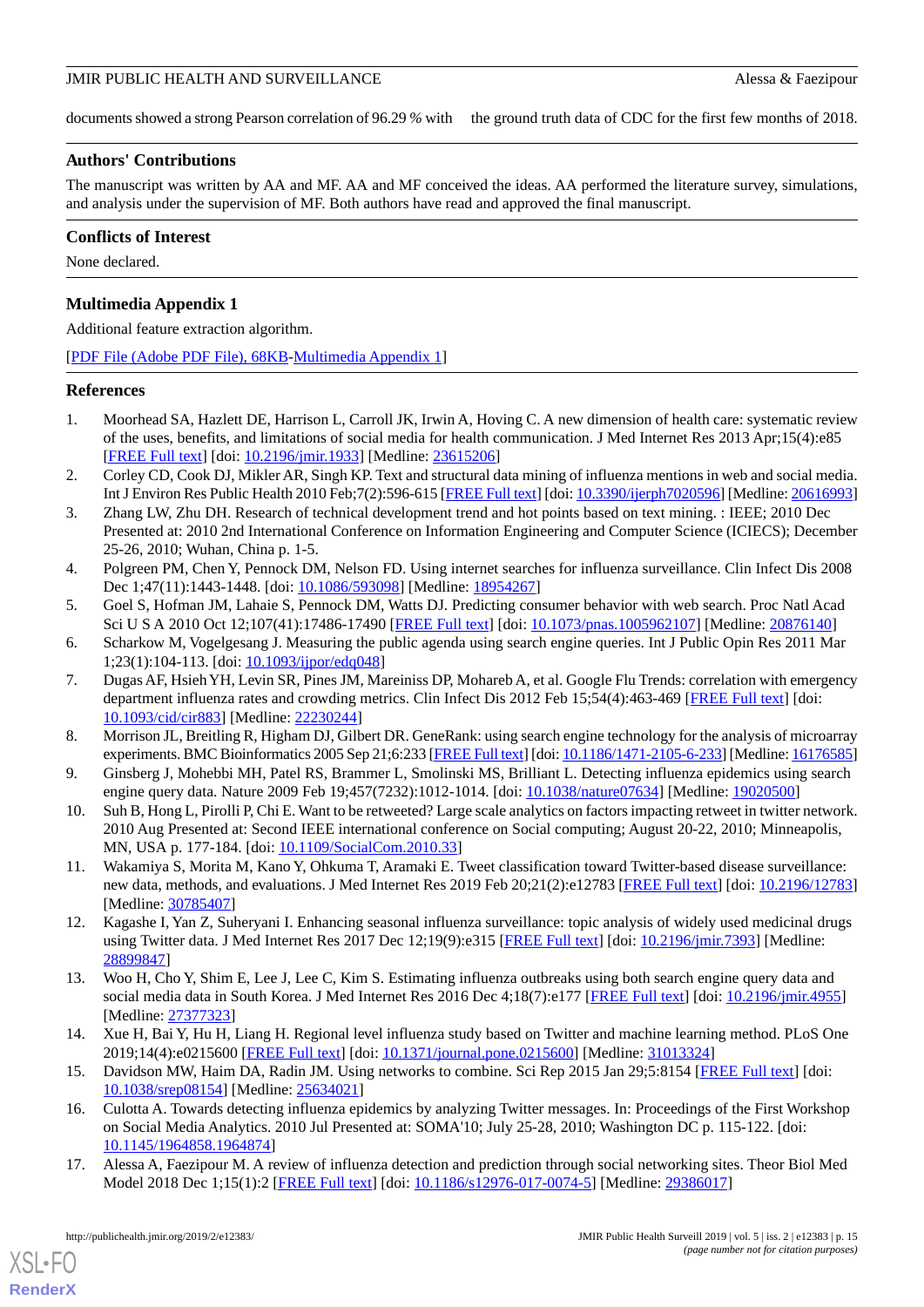- <span id="page-15-0"></span>18. Broniatowski DA, Paul MJ, Dredze M. National and local influenza surveillance through Twitter: an analysis of the 2012-2013 influenza epidemic. PLoS One 2013;8(12):e83672 [\[FREE Full text](http://dx.plos.org/10.1371/journal.pone.0083672)] [doi: [10.1371/journal.pone.0083672\]](http://dx.doi.org/10.1371/journal.pone.0083672) [Medline: [24349542](http://www.ncbi.nlm.nih.gov/entrez/query.fcgi?cmd=Retrieve&db=PubMed&list_uids=24349542&dopt=Abstract)]
- <span id="page-15-1"></span>19. Lamb A, Paul M, Dredze M. Separating fact from fear: Tracking flu infections on twitter. Stroudsburg, PA: Association for Computational Linguistics; 2013 Jun Presented at: Proceedings of the 2013 Conference of the North American Chapter of the Association for Computational Linguistics: Human Language Technologies; June 9-14, 2013; Atlanta, GA p. 789-795 URL[:https://www.aclweb.org/anthology/N13-1097](https://www.aclweb.org/anthology/N13-1097)
- <span id="page-15-2"></span>20. Aramaki E, Maskawa S, Morita M. Twitter catches the flu: detecting influenza epidemics using twitter. In: Proceedings of the 2011 Conference on Empirical Methods in Natural Language Processing. Stroudsburg, PA: Association for Computational Linguistics; 2011 Jul Presented at: EMNLP'11; July 27-31, 2011; Edinburgh, United Kingdom p. 1568-1576 URL:[https:/](https://www.aclweb.org/anthology/D11-1145) [/www.aclweb.org/anthology/D11-1145](https://www.aclweb.org/anthology/D11-1145)
- <span id="page-15-4"></span><span id="page-15-3"></span>21. Santos JC, Matos S. Analysing Twitter and web queries for flu trend prediction. Theor Biol Med Model 2014 May 7;11(Suppl 1):S6 [\[FREE Full text](https://www.biomedcentral.com/1742-4682/11/S1/S6)] [doi: [10.1186/1742-4682-11-S1-S6](http://dx.doi.org/10.1186/1742-4682-11-S1-S6)] [Medline: [25077431](http://www.ncbi.nlm.nih.gov/entrez/query.fcgi?cmd=Retrieve&db=PubMed&list_uids=25077431&dopt=Abstract)]
- <span id="page-15-5"></span>22. Cui X, Yang N, Wang Z, Hu C, Zhu W, Li H, et al. Chinese social media analysis for disease surveillance. Pers Ubiquit Comput 2015 Sep 11;19(7):1125-1132. [doi: [10.1007/s00779-015-0877-5](http://dx.doi.org/10.1007/s00779-015-0877-5)]
- <span id="page-15-6"></span>23. Byrd K, Mansurov A, Baysal O. Mining twitter data for influenza detection and surveillance. : IEEE; 2016 May Presented at: 2016 IEEE/ACM International Workshop on Software Engineering in Healthcare Systems (SEHS); May 14-15, 2016; Austin, TX.
- <span id="page-15-7"></span>24. Wirth R, Hipp J. CRISP-DM: Towards a standard process model for data mining. Blackpool, United Kingdom: Practical Application Company; 2000 Apr Presented at: Proceedings of the Fourth International Conference on the Practical Application of Knowledge Discovery and Data Mining; April 11-13, 2000; Manchester, UK p. 29-39.
- <span id="page-15-9"></span><span id="page-15-8"></span>25. Sanders NJ. Sanders Analytics. Sanders twitter sentiment corpus URL:[http://www.sananalytics.com/lab/](http://www.sananalytics.com/lab/twitter-sentiment) [twitter-sentiment\[](http://www.sananalytics.com/lab/twitter-sentiment)[WebCite Cache ID 6joVh9V4R\]](http://www.webcitation.org/
                                6joVh9V4R)
- <span id="page-15-10"></span>26. Centers for Disease Control and Prevention. FluView URL:[https://gis.cdc.gov/grasp/fluview/fluportaldashboard.html\[](https://gis.cdc.gov/grasp/fluview/fluportaldashboard.html)[WebCite](http://www.webcitation.org/
                                72oxwpUzu) [Cache ID 72oxwpUzu\]](http://www.webcitation.org/
                                72oxwpUzu)
- 27. Dembek ZF, Carley K, Hadler J. Guidelines for constructing a statewide hospital syndromic surveillance network. MMWR Suppl 2005 Aug 26;54:21-24. [Medline: [16177688\]](http://www.ncbi.nlm.nih.gov/entrez/query.fcgi?cmd=Retrieve&db=PubMed&list_uids=16177688&dopt=Abstract)
- <span id="page-15-11"></span>28. Loper E, Bird S. NLTK: The Natural Language Toolkit. Stroudsburg, PA: Association for Computational Linguistics; 2002 Jul 07 Presented at: ETMTNLP '02 Proceedings of the ACL-02 Workshop on Effective tools and methodologies for teaching natural language processing and computational linguistics - Volume 1; July 7, 2002; Philadelphia, PA URL:[https://www.](https://www.aclweb.org/anthology/W02-0109) [aclweb.org/anthology/W02-0109](https://www.aclweb.org/anthology/W02-0109)
- <span id="page-15-13"></span><span id="page-15-12"></span>29. Singh J, Gupta V. A systematic review of text stemming techniques. Artif Intell Rev 2016 Aug 1;48(2):157-217. [doi: [10.1007/s10462-016-9498-2\]](http://dx.doi.org/10.1007/s10462-016-9498-2)
- 30. Joulin A, Grave E, Bojanowski P, Mikolov T. Bag of tricks for efficient text classification. 2017 Apr Presented at: 15th Conference of the European Chapter of the Association for Computational Linguistics; April 3-7, 2017; Valencia, Spain p. 427-431.
- <span id="page-15-14"></span>31. Loria S, Keen P, Honnibal M, Yankovsky R, Karesh D, Dempsey E. Textblob: simplified text processing. Secondary TextBlob: Simplified Text Processing; 2014. URL:<https://textblob.readthedocs.io/en/dev/> [accessed 2019-06-07] [\[WebCite](http://www.webcitation.org/
                                78wtnJ9VQ) [Cache ID 78wtnJ9VQ](http://www.webcitation.org/
                                78wtnJ9VQ)]
- <span id="page-15-16"></span><span id="page-15-15"></span>32. Alessa A, Faezipour M. Tweet Classification Using Sentiment Analysis Features and TF-IDF Weighting for Improved Flu Trend Detection. In: Machine Learning and Data Mining in Pattern Recognition: 14th International Conference, MLDM 2018 Proceedings, Part I.: Springer; 2018 Jul 08 Presented at: International Conference on Machine Learning and Data Mining in Pattern Recognition; July 15-19, 2018; New York, NY p. 174-186.
- <span id="page-15-17"></span>33. Alessa A, Faezipour M, Alhassan Z. Text classification of flu-related tweets using fasttext with sentiment and keyword features. : IEEE; 2018 Jun Presented at: 2018 IEEE International Conference on Healthcare Informatics (ICHI); June 4-7, 2018; New York, NY p. 366-367.
- <span id="page-15-19"></span><span id="page-15-18"></span>34. Al Essa A, Faezipour M. Mapreduce and spark-based analytic framework using social media data for earlier flu outbreak detection. In: Advances in Data Mining, Applications and Theoretical Aspects. New York, NY: Springer International Publishing; 2017:246-257.
- <span id="page-15-21"></span><span id="page-15-20"></span>35. Chunara R, Aman S, Smolinski M, Brownstein J. Flu near you: an online self-reported influenza surveillance system in the us. Online J Public Health Inform 2013;5(1) [\[FREE Full text\]](https://doi.org/10.5210/ojphi.v5i1.4456) [doi: [10.5210/ojphi.v5i1.4456\]](http://dx.doi.org/10.5210/ojphi.v5i1.4456)
- 36. Rawlings J, Pantula S, Dickey D. Applied Regression Analysis: A Research Tool. New York, NY: Springer; 2001.
- 37. Zweig M, Campbell G. Receiver-operating characteristic (ROC) plots: a fundamental evaluation tool in clinical medicine. Clin Chem 1993 Apr;39(4):561-577 [\[FREE Full text\]](http://www.clinchem.org/cgi/pmidlookup?view=long&pmid=8472349) [Medline: [8472349\]](http://www.ncbi.nlm.nih.gov/entrez/query.fcgi?cmd=Retrieve&db=PubMed&list_uids=8472349&dopt=Abstract)
- 38. Louppe G. arXiv. Wallonia, Belgium: University of Liege; 2014. Understanding random forests: From theory to practice URL[:https://arxiv.org/pdf/1407.7502](https://arxiv.org/pdf/1407.7502) [accessed 2019-06-07] [[WebCite Cache ID 78wuTYlkk](http://www.webcitation.org/
                                78wuTYlkk)]
- 39. Santillana M, Nguyen AT, Dredze M, Paul MJ, Nsoesie EO, Brownstein JS. Combining search, social media, and traditional data sources to improve influenza surveillance. PLoS Comput Biol 2015 Oct;11(10):e1004513 [\[FREE Full text\]](http://dx.plos.org/10.1371/journal.pcbi.1004513) [doi: [10.1371/journal.pcbi.1004513](http://dx.doi.org/10.1371/journal.pcbi.1004513)] [Medline: [26513245](http://www.ncbi.nlm.nih.gov/entrez/query.fcgi?cmd=Retrieve&db=PubMed&list_uids=26513245&dopt=Abstract)]